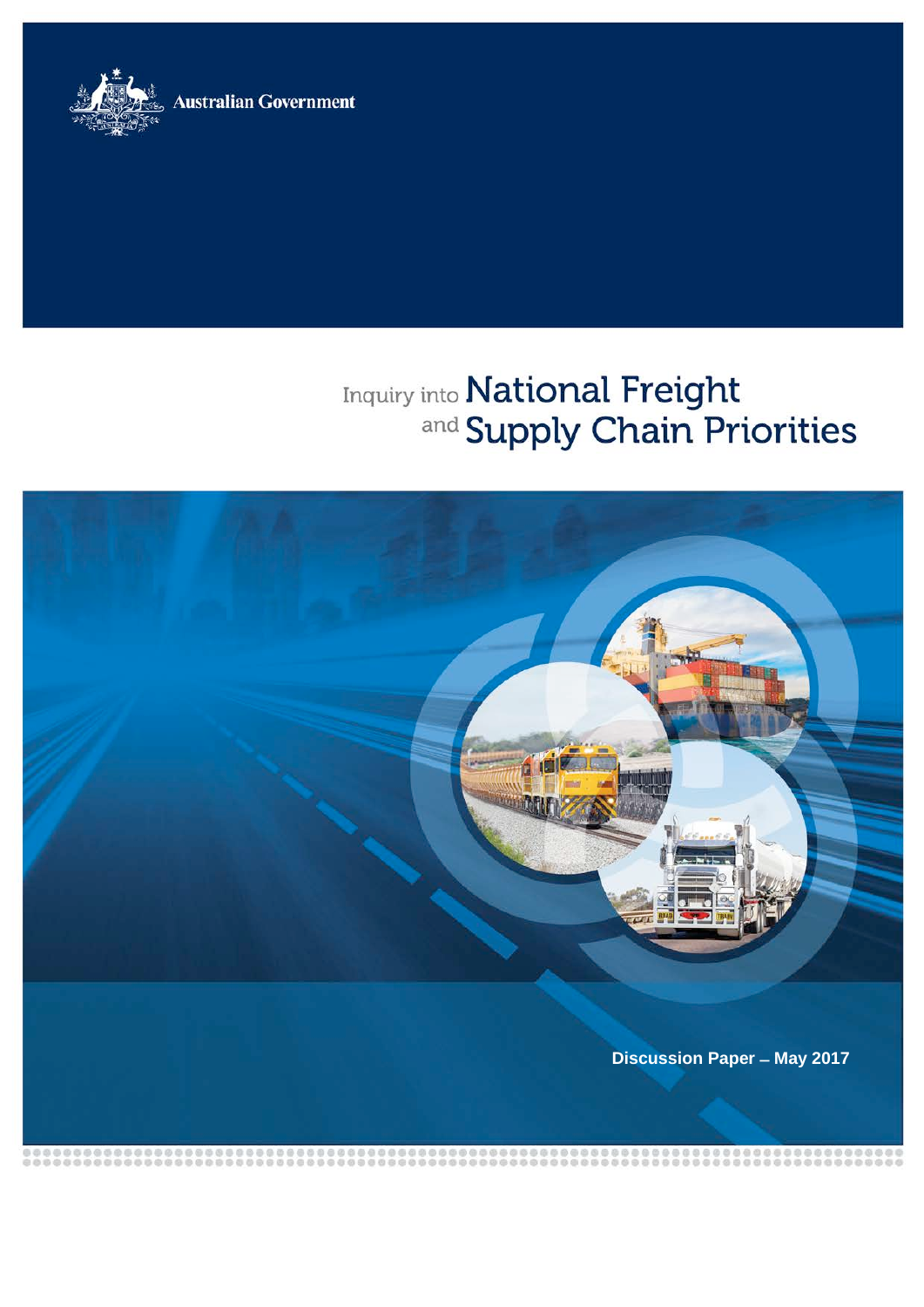

© Commonwealth of Australia 2017 May 2017 / INFRASTRUCTURE 3218

#### Ownership of intellectual property rights in this publication

Unless otherwise noted, copyright (and any other intellectual property rights, if any) in this publication is owned by the Commonwealth of Australia (referred to below as the Commonwealth).

#### **Disclaimer**

The material contained in this publication is made available on the understanding that the Commonwealth is not providing professional advice, and that users exercise their own skill and care with respect to its use, and seek independent advice if necessary.

The Commonwealth makes no representations or warranties as to the contents or accuracy of the information contained in this publication. To the extent permitted by law, the Commonwealth disclaims liability to any person or organisation in respect of anything done, or omitted to be done, in reliance upon information contained in this publication.

#### Creative Commons licence

With the exception of (a) the Coat of Arms and (b) the Department of Infrastructure and Regional Development's photos and graphics; copyright in this publication is licensed under a Creative Commons Attribution 3.0 Australia Licence.

Creative Commons Attribution 3.0 Australia Licence is a standard form licence agreement that allows you to copy, communicate and adapt this publication provided that you attribute the work to the Commonwealth and abide by the other licence terms.

A summary of the licence terms is available from http://creativecommons.org/licenses/by/3.0/au/deed.en.

The full licence terms are available from http://creativecommons.org/licenses/by/3.0/au/legalcode.

This publication should be attributed in the following way: *Inquiry into National Freight and Supply Chain Priorities, Discussion Paper – May 2017* ©Commonwealth of Australia 2017.

#### Use of the Coat of Arms

The Department of the Prime Minister and Cabinet sets the terms under which the Coat of Arms is used. Please refer to the Department's Commonwealth Coat of Arms and Government Branding web page http://www.dpmc.gov.au/resourcecentre/government/australian-government-branding-guidelines-use-australian-government-logo-australian-government-departmentsand-agencies and in particular, the Commonwealth Coat of Arms - Information and Guidelines publication.

#### Contact us

This publication is available in hard copy or PDF format. All other rights are reserved, including in relation to any Departmental logos or trade marks which may exist. For enquiries regarding the licence and any use of this publication, please contact:

Director - Publishing and Communications Communications Branch Department of Infrastructure and Regional Development GPO Box 594 Canberra ACT 2601 Australia

Email: publishing@infrastructure.gov.au Website: www.infrastructure.gov.au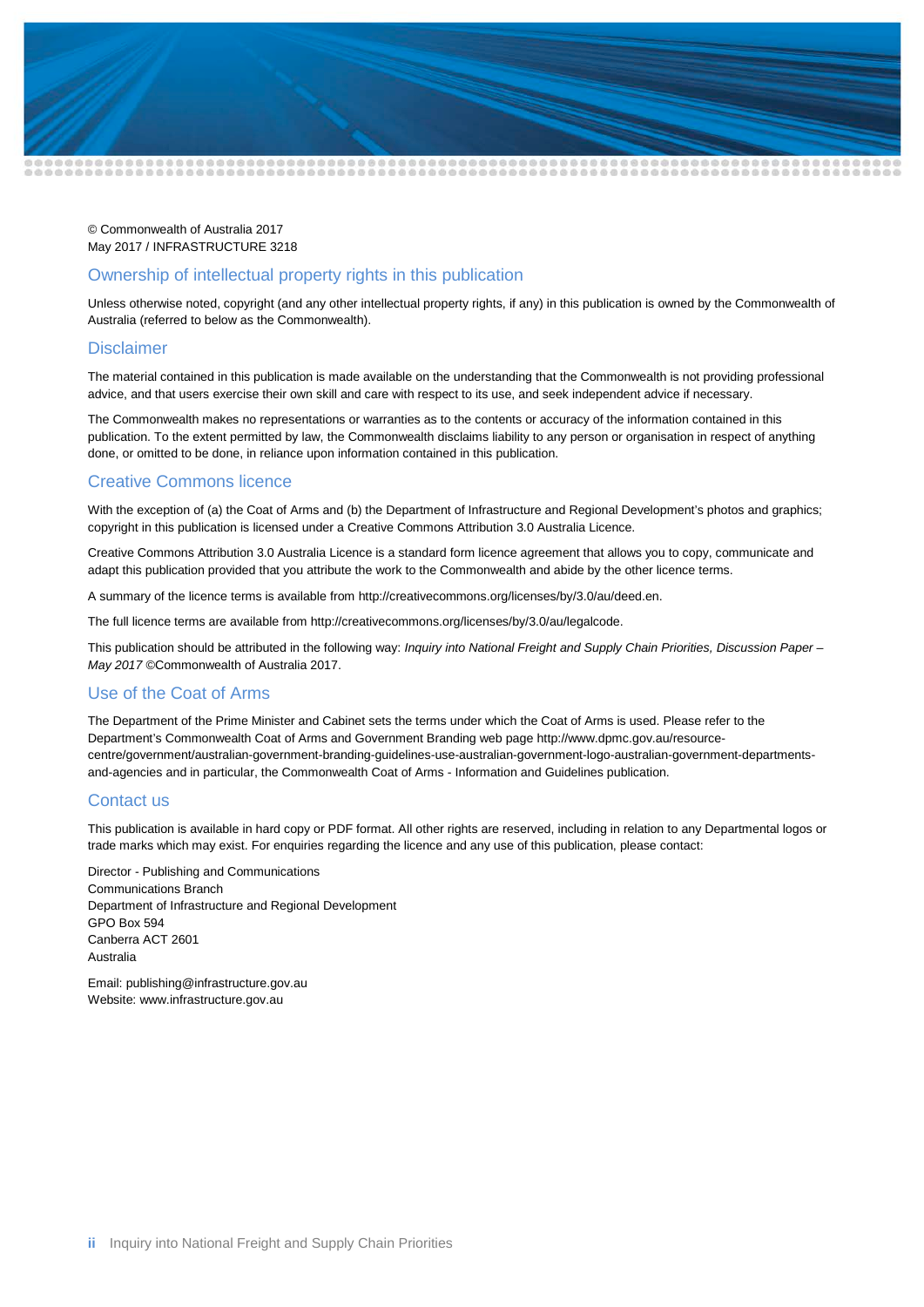# **Table of Contents**

| $\mathbf 1$ . |     |                                                                        |  |
|---------------|-----|------------------------------------------------------------------------|--|
|               | 1.1 |                                                                        |  |
|               | 1.2 |                                                                        |  |
|               | 1.3 |                                                                        |  |
|               | 1.4 |                                                                        |  |
|               | 1.5 |                                                                        |  |
| 2.            |     |                                                                        |  |
|               | 2.1 |                                                                        |  |
|               | 2.2 |                                                                        |  |
| 3.            |     |                                                                        |  |
|               | 3.1 |                                                                        |  |
|               | 3.2 | Port Corridor Pressures - Protecting Land, Sea and Air Connections  12 |  |
|               | 3.3 |                                                                        |  |
|               | 3.4 |                                                                        |  |
|               | 3.5 |                                                                        |  |
| 4.            |     |                                                                        |  |
|               | 4.1 |                                                                        |  |
|               | 4.2 |                                                                        |  |
|               | 4.3 |                                                                        |  |
|               | 4.4 |                                                                        |  |
|               |     | ATTACHMENT A: STRUCTURE OF AUSTRALIA'S FREIGHT NETWORK  20             |  |
|               |     |                                                                        |  |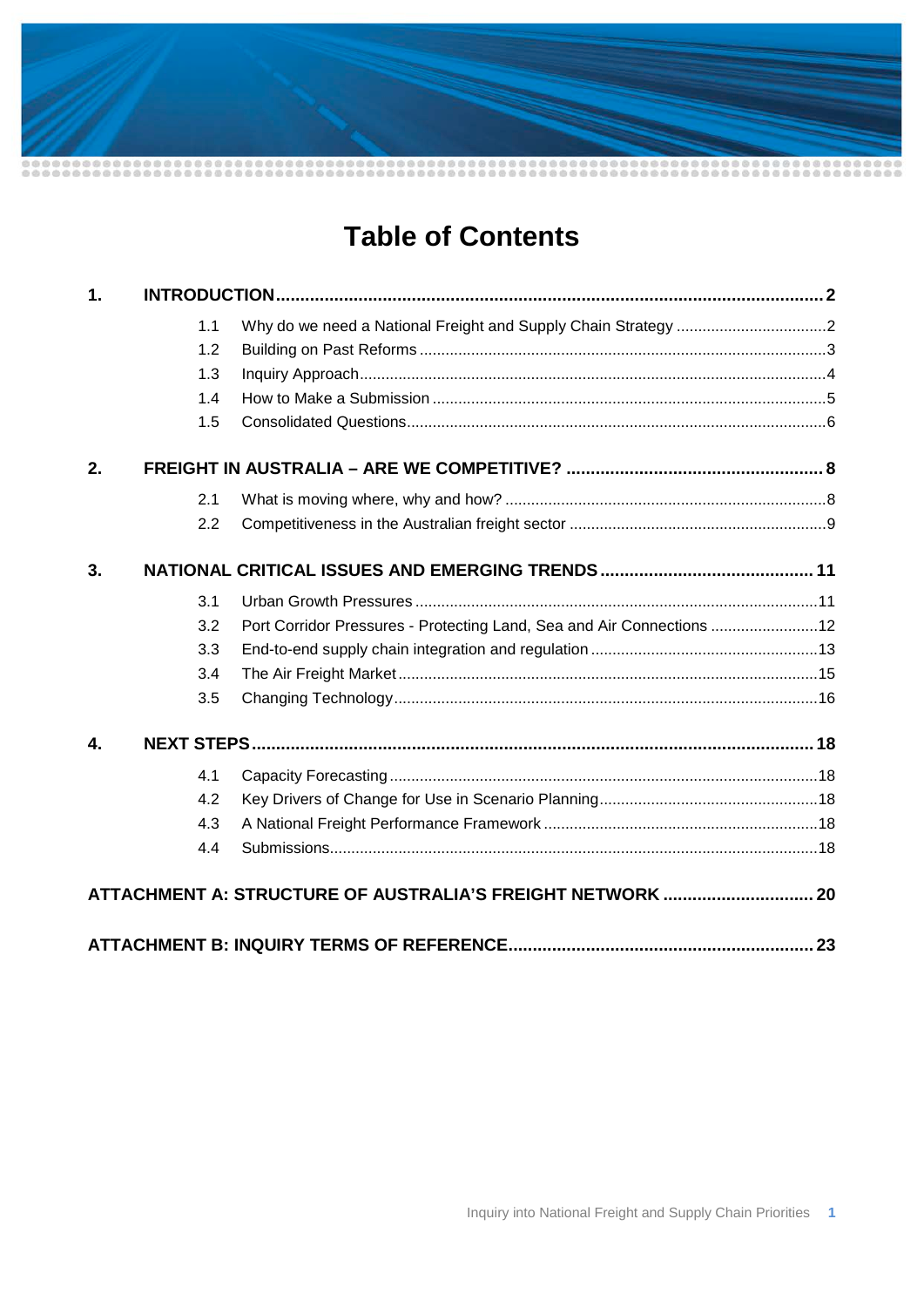

# <span id="page-3-0"></span>1.Introduction

In November 2016 the Australian Government committed to the preparation of a *National Freight and Supply Chain Strategy* (the Strategy) in line with a recommendation made in Infrastructure Australia's 2016 *Infrastructure Plan[1](#page-3-2)* .

To initiate work on the Strategy, which will eventually be developed with jurisdictions through the Council of Australian Governments (COAG) Transport and Infrastructure Council, the Australian Government has initiated an Inquiry into freight and supply chain priorities. The Inquiry will be guided by an expert panel bringing industry expertise into the process.

The Inquiry will provide advice and evidence for the development of the Strategy, with clear short, medium and long term priorities for action, over a range of key reform areas.

# <span id="page-3-1"></span>1.1 Why do we need a National Freight and Supply Chain Strategy

The Strategy is being undertaken in the context of a growing Australia and the need for a freight system that boosts the nation's prosperity and meets community expectations for safety, security and environmental amenity into the foreseeable future.

This growth is being driven by Australia's growing population and from increasing demand for Australian resources and produce, especially in Asian markets. Australia is one of the fastest growing countries in the world, with our population projected to grow from 24 million at present to 30 million by [2](#page-3-3)030, the majority in urban areas<sup>2</sup>. Like Australia, global population forecasts indicate an increase in the number of extremely large cities, particularly in Asia. This will result in increased demand for mineral resources and products, particularly agricultural products. Australia needs to ensure it has the infrastructure to compete with other resource rich countries to supply the products necessary for these growing cities.

In its 2011 report, *Strategic Transport Infrastructure Needs to 2030*, the Organisation for Economic Co-operation and Development  $(OECD)^3$  $(OECD)^3$ , acknowledged that, "major international gateway and corridor infrastructures are crucially important to the exports and imports of all the products and resources that the economies of all countries need … [and] current gateway and inland transport infrastructure capacity will not be adequate to meet 2030 demand." Australia is no exception and

<span id="page-3-3"></span><sup>2</sup> Australian Bureau of Statistics Cat 3222.0 *Population Projections Australia*.

-

<span id="page-3-4"></span><sup>3</sup> OECD (2012), *Strategic Transport Infrastructure Needs to 2030*, OECD Publishing[, http://www.keepeek.com/Digital-Asset-](http://www.keepeek.com/Digital-Asset-Management/oecd/economics/strategic-transport-infrastructure-needs-to-2030_9789264114425-en#.WQ-suhFdBaQ)[Management/oecd/economics/strategic-transport-infrastructure-needs-to-2030\\_9789264114425-en#.WQ-suhFdBaQ#page3](http://www.keepeek.com/Digital-Asset-Management/oecd/economics/strategic-transport-infrastructure-needs-to-2030_9789264114425-en#.WQ-suhFdBaQ)

<span id="page-3-2"></span><sup>1</sup> Infrastructure Australia (2016), *Australian Infrastructure Plan*[. http://infrastructureaustralia.gov.au/policy](http://infrastructureaustralia.gov.au/policy-publications/publications/files/Australian_Infrastructure_Plan.pdf)[publications/publications/files/Australian\\_Infrastructure\\_Plan.pdf](http://infrastructureaustralia.gov.au/policy-publications/publications/files/Australian_Infrastructure_Plan.pdf)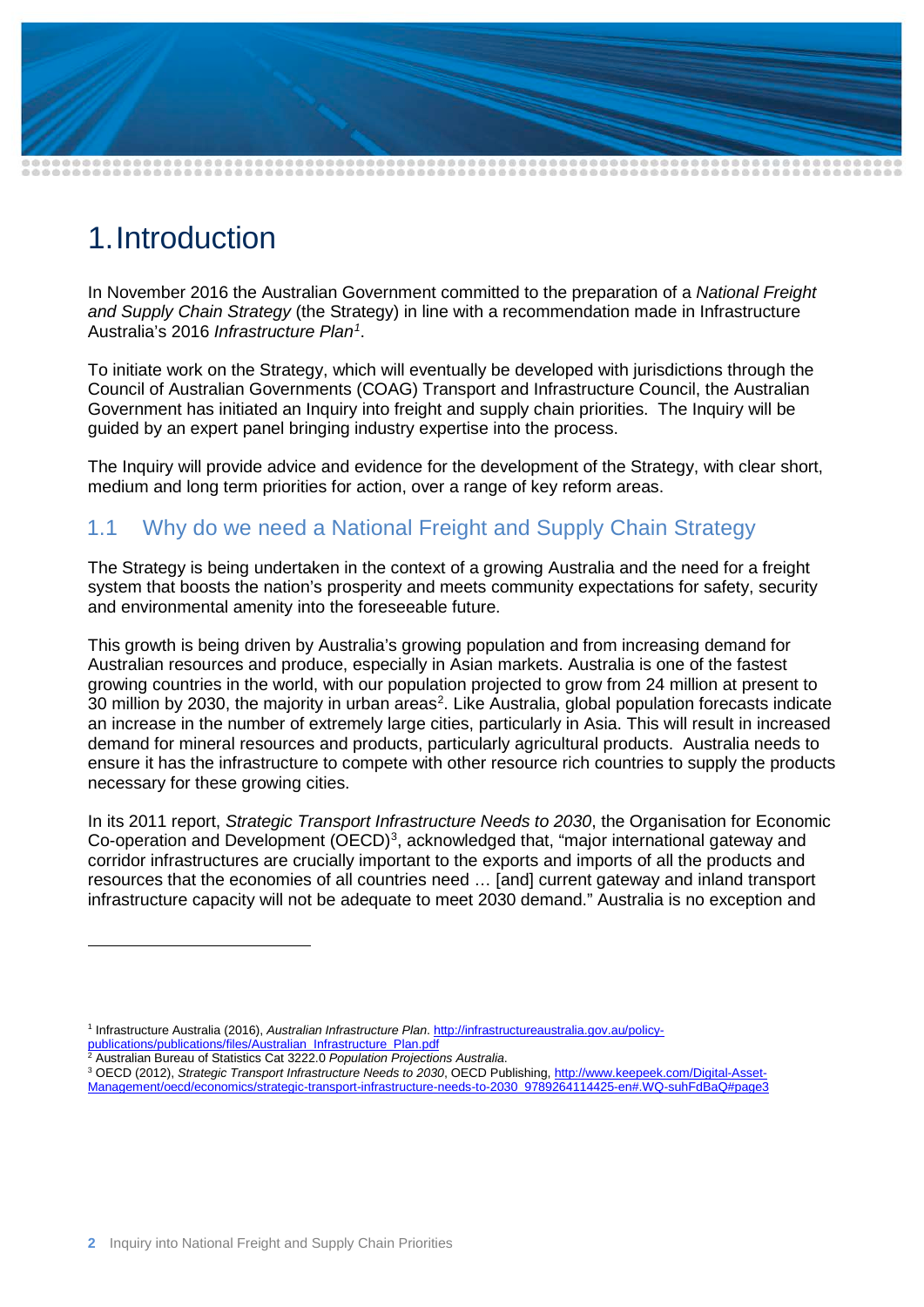

must engage with emerging demands before freight infrastructure becomes a barrier to productivity growth.

However, the increasing cost of land transport infrastructure and services raises questions about future funding models. Escalating costs of transport infrastructure limit the ability of the governments to fund all necessary transport infrastructure requirements and has meant consideration of alternate funding sources<sup>[4](#page-4-1)</sup>. Because of these escalating costs, the National Transport Commission (NTC) has noted it is imperative the allocation of funds and resources for moving Australia's freight is done in the most efficient manner possible"[5](#page-4-2) .

It is not just a matter of optimising the use of funding, but also ensuring regulatory and operational settings optimise long-term infrastructure investments, including for recently announced Australian Government commitments such as the:

- Establishment of the \$10 billion National Rail Program to fund urban and regional rail projects;
- commitment of \$8.4 billion in additional equity to deliver the Melbourne to Brisbane Inland Rail; and
- commitment of \$5.3 billion in equity to build the Western Sydney Airport.

It will be in the national interest to have a long term strategy that positions Australia's freight infrastructure to extract the best value from investment and meets future challenges related to domestic and international growth.

## <span id="page-4-0"></span>1.2 Building on Past Reforms

-

There has been considerable effort in recent years to undertake work to make freight more efficient and to streamline integrated planning and regulatory processes. The Strategy will build on recent achievements including:

- Infrastructure Australia's 2015 *Australian Infrastructure Plan* and the 2016 Australian Government Response to the plan;
- the 2012 National Land Freight Strategy and 2011 National Ports Strategy;
- recent Productivity Commission reviews, including reviews of the National Access Regime, Infrastructure and Agriculture (2013-2016); and
- master plans for our major ports and airports.

These reforms and strategies have laid the foundation for better integrated planning between governments, particularly with regard to road and rail transport. They have enabled the delivery of the national key freight routes map<sup>[6](#page-4-3)</sup>, state and territory-based freight strategies and plans, long

<span id="page-4-1"></span><sup>4</sup> For example, see Department of Transport and Main Roads – Queensland Government, *Moving freight*, December 2013, p. 26. <http://www.tmr.qld.gov.au/movingfreight><br><sup>5</sup> National Transport Commission (2017) A National Land Transport Productivity Framework.

<span id="page-4-3"></span><span id="page-4-2"></span><sup>&</sup>lt;sup>6</sup> Council of Transport and Infrastructure (2014), *National Key Freight Routes Map*,

[http://transportinfrastructurecouncil.gov.au/publications/freight\\_route\\_maps.aspx](http://transportinfrastructurecouncil.gov.au/publications/freight_route_maps.aspx)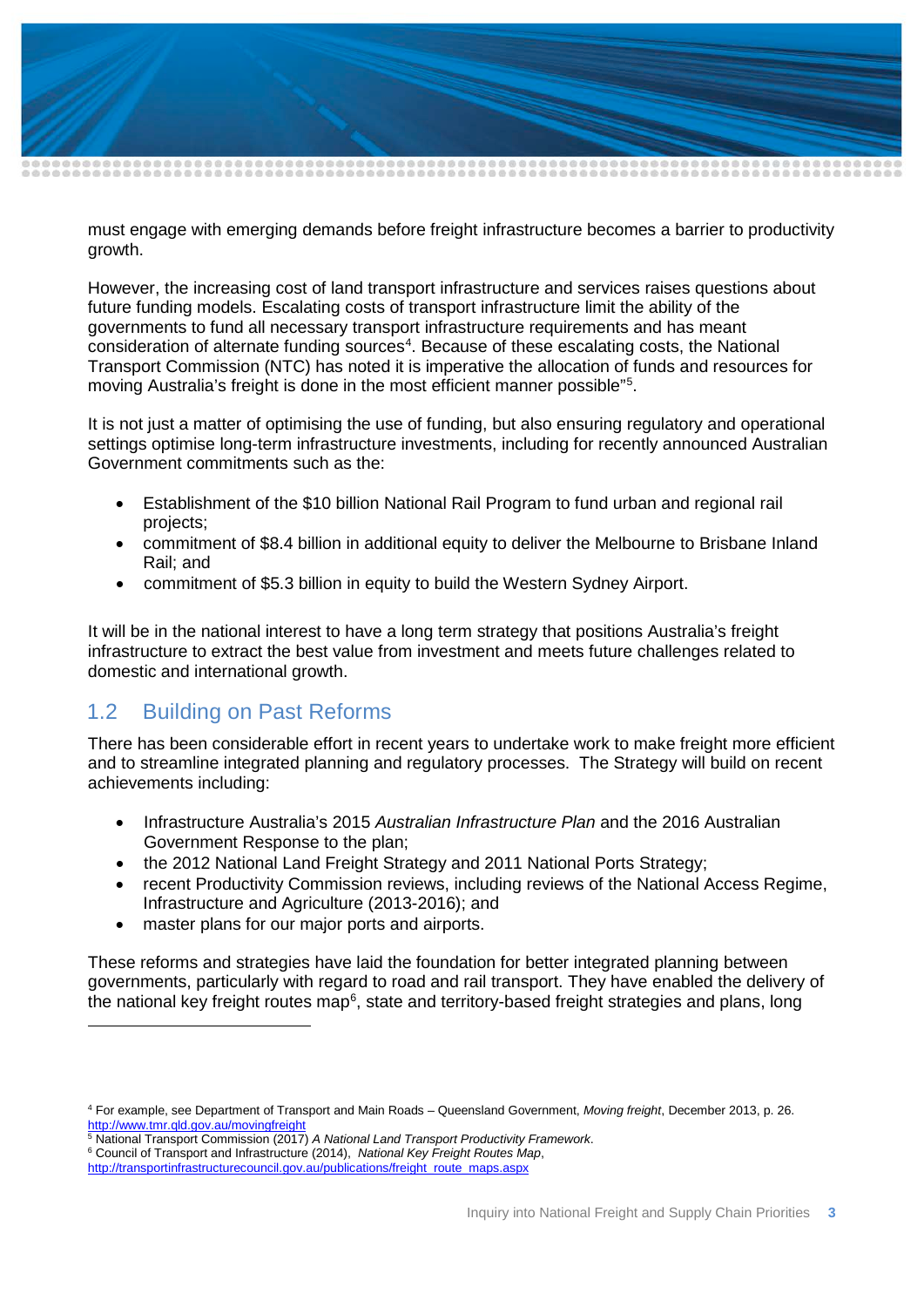

term master plans for nationally significant ports and airports, improved freight data, performance and planning assessment and implementation tools.

The key freight routes map, for example, has already assisted governments to agree national productivity improvements, with a uniform minimum objective for 'as of right' access by heavy vehicle B-doubles up to 26 metres in length to key freight route roads across Australia.

A description of the current structure of Australia's freight network is at Attachment A.

## <span id="page-5-0"></span>1.3 Inquiry Approach

The Inquiry terms of reference were released on 9 March 2017 (Attachment B). The Inquiry will contribute a strong evidence base for the development of the Strategy. The Inquiry will be led by the Australian Government Department of Infrastructure and Regional Development, with assistance from an expert panel. The role of the panel will be to review the Inquiry's findings, advise how Australia can best lift productivity and improve the efficiency of Australia's freight and supply chain infrastructure, and engage with industry on the Inquiry's objectives.

To address the terms of reference the Inquiry wishes to hear about issues and possible solutions from a broad cross-section of the users and providers of freight services, the regulators of freight, the owners and operators of freight infrastructure, and land use and transport planners, consultants, forecasters, researchers and communities engaged with freight development.

The Inquiry's formal consultation process will comprise an open-invitation to interested persons and organisations to make submissions, supplemented by one-on-one meetings with freight transport, shipper, retail, consumer, business, and infrastructure investment and insurance peak bodies, and key freight and logistics operators and research bodies. This discussion paper will be the framework for consultations.

Thought-starter questions are set out in this paper. These may be used as a framework to structure submissions, but the Inquiry is equally happy to hear about views on improving Australia's freight system efficiency and productivity, however you wish to provide them.

The Inquiry will look at transport supply chains from a number of different perspectives, both end to end commodity supply chains (particularly minerals, agricultural and urban freight supply chains) and supply chain systems (particularly import/export, inter/intra domestic and city freight supply chains). Using both approaches will allow the Inquiry to clearly articulate infrastructure service requirements and possible systemic improvements across different commodity streams. The Inquiry welcomes submissions framed in regard to specific supply chains or the freight network more generally.

The Inquiry is especially keen to learn about current freight system performance, including the costs of moving freight along transport supply chains and the opportunities for efficiency improvement and reduced costs through improved infrastructure capacity, access, pricing, competition, technological advances, data acquisition or other investment or regulatory arrangements. Particularly welcome is quantitative data about the costs of moving freight, and any information provided can be treated with high levels of confidentiality.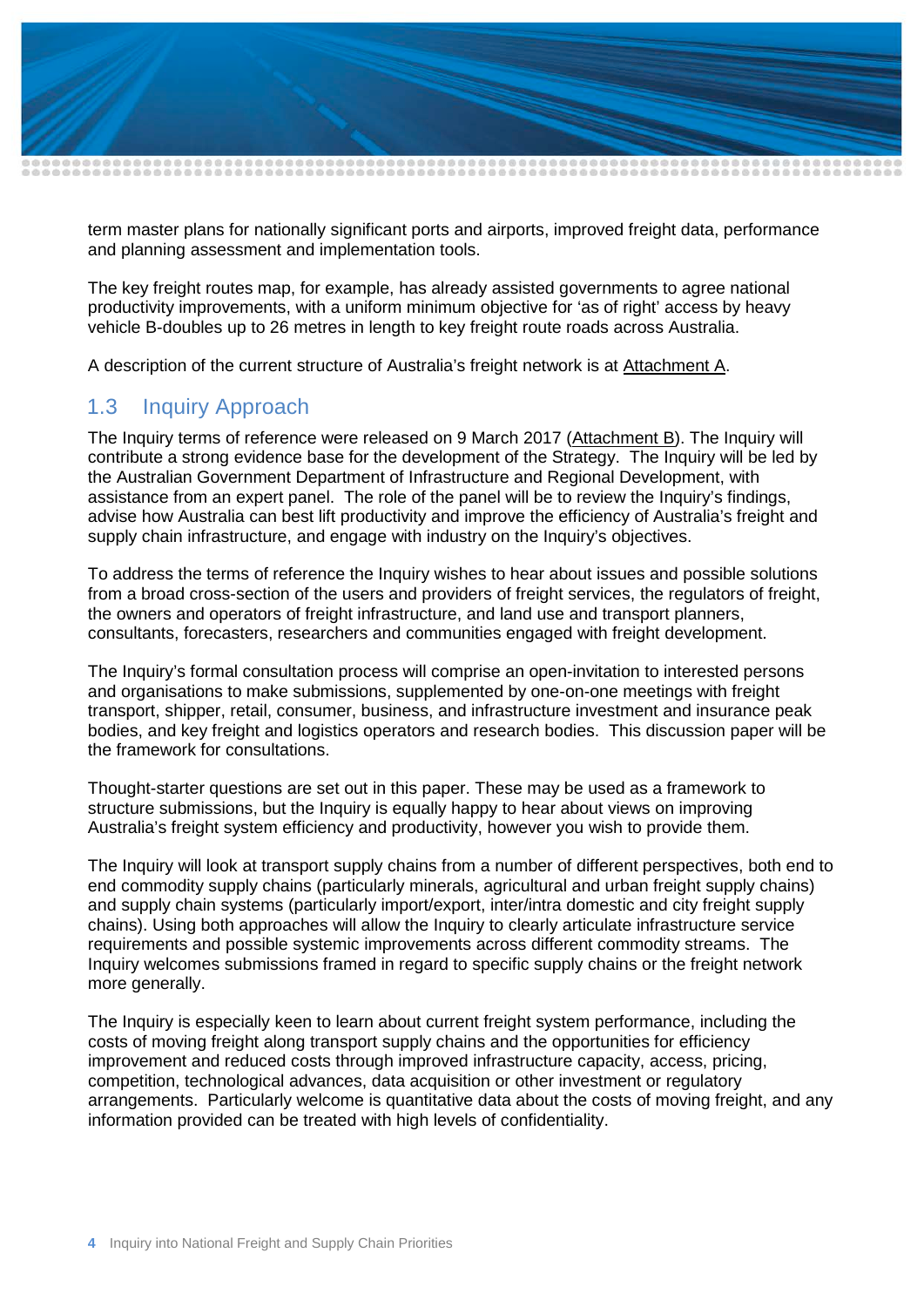

The Inquiry is also keen to identify key functional elements of supply chains through case studies demonstrating how Australia's freight system is working on the ground, including case studies about things working well, as well as examples of the challenges where improvements can be made. Identification of potential future trends in supply chains would also be valuable.

A range of independent research is being commissioned to supplement consultation advice. This includes work looking at future supply chain trends and international comparisons of Australian freight performance and productivity. Further work will be commissioned on a needs basis as key issues are identified through the stakeholder consultation process.

A draft Inquiry report is to be available for industry and Government comment by December 2017, and the final report should be given to the Australian Government by March 2018. The Inquiry report will inform the development of the Strategy, which is expected to be provided to governments by mid-2018.

While the Inquiry report will preferably address all issues presented during the consultations, this may not be possible. It would be appreciated if you could advise if you have previously raised issues in your submission in another public context.

There are a number of interrelated policy reforms being progressed concurrently, including Land Transport Market Reform, Coastal Shipping Reform and development of Urban Rail Plans for Australia's largest cities. While it is important that these projects inform each other and have complementary outcomes, the Inquiry will not seek to duplicate work being conducted by these other national initiatives.

## <span id="page-6-0"></span>1.4 How to Make a Submission

The Inquiry is interested in speaking with people from across the freight network, and critically, freight consumers and suppliers to find out what they require now and into the future from our national freight supply chains.

Formal submissions may be made by email or mail.

By email: freightstrategy@infrastructure.gov.au By post: Freight and Supply Chain Inquiry Department of Infrastructure and Regional Development GPO Box 594 CANBERRA CITY ACT 2601

Submissions are open until 28 July 2017. They will be published on the Department of Infrastructure and Regional Development website unless marked "In Confidence". Stakeholders wishing to make "In Confidence" submissions will not be identified in the Report or on the Inquiry website.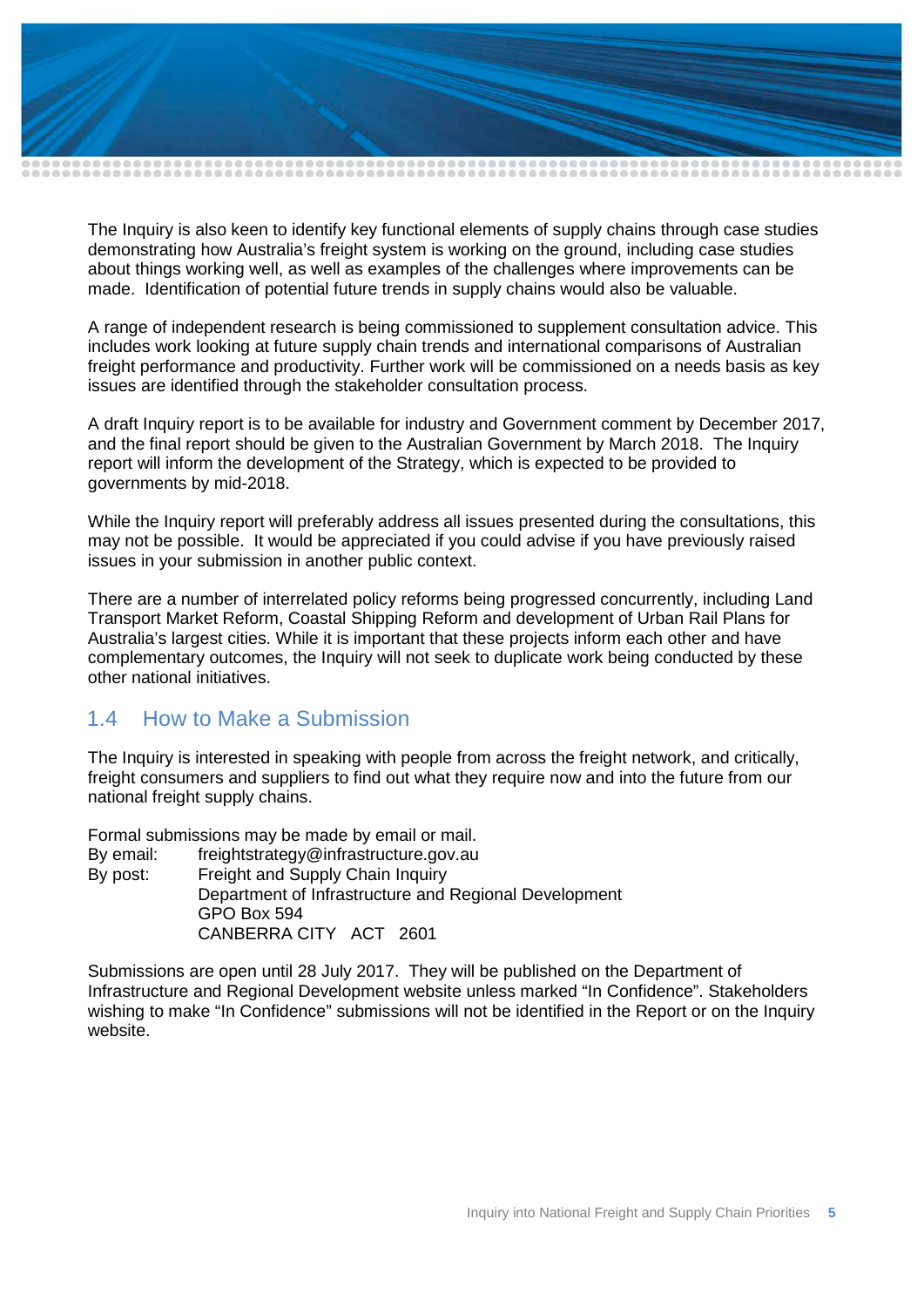

# <span id="page-7-0"></span>1.5 Consolidated Questions

In responding to questions set out in the paper it would be appreciated if, where relevant, respondents could:

- Identify where they are in the supply chain (in terms of the system (i.e. import/export, intra/inter domestic or urban freight) and the specific commodity(s) being transported;
- Identify the priority issues, whether they be 'regulation', 'productivity', 'technology' or 'infrastructure'; and
- Identify the time horizon for each issue.

#### *2.1 What is moving where, why and how?*

- What infrastructure is used in your supply chain and how well does it perform?
- What changes would you like to see to make your supply chain work better?
- What data gaps are you aware of in relation to Australia's freight and supply chains?

#### *2.2 Competitiveness in the Australian freight sector*

- In your view, is Australia's freight system internationally competitive?
- What are the key indicators which tell us this?
- How important is freight movement to your business competitiveness?
- Are regulatory factors affecting productivity for your business? How could this be improved?

#### *3.1 Urban Growth Pressures*

- What are the key issues for freight in Australia's major cities?
- How can Australia's urban networks better prioritise passenger and freight services in the most effective manner possible?
- How are our cities and supply chains being impacted by changing consumer behaviours such as online shopping?
- What are the critical last mile issues you face in urban areas?

#### *3.2 Port Corridor Pressures - Protecting Land, Sea and Air Connections*

- Do you face, or expect in the future to face, problems moving your freight through Australian air, land or sea ports?
- How can Australia's maritime channels be appropriately maintained and able to accommodate bigger ships?
- How are other countries dealing with the landside implications related to distributing cargo from bigger ships?

#### *3.3 End-to-end supply chain integration and regulation*

- How effective is your supply chain at transitioning your freight between modes and across boundaries?
- What regulations do you have to deal with in your supply chains?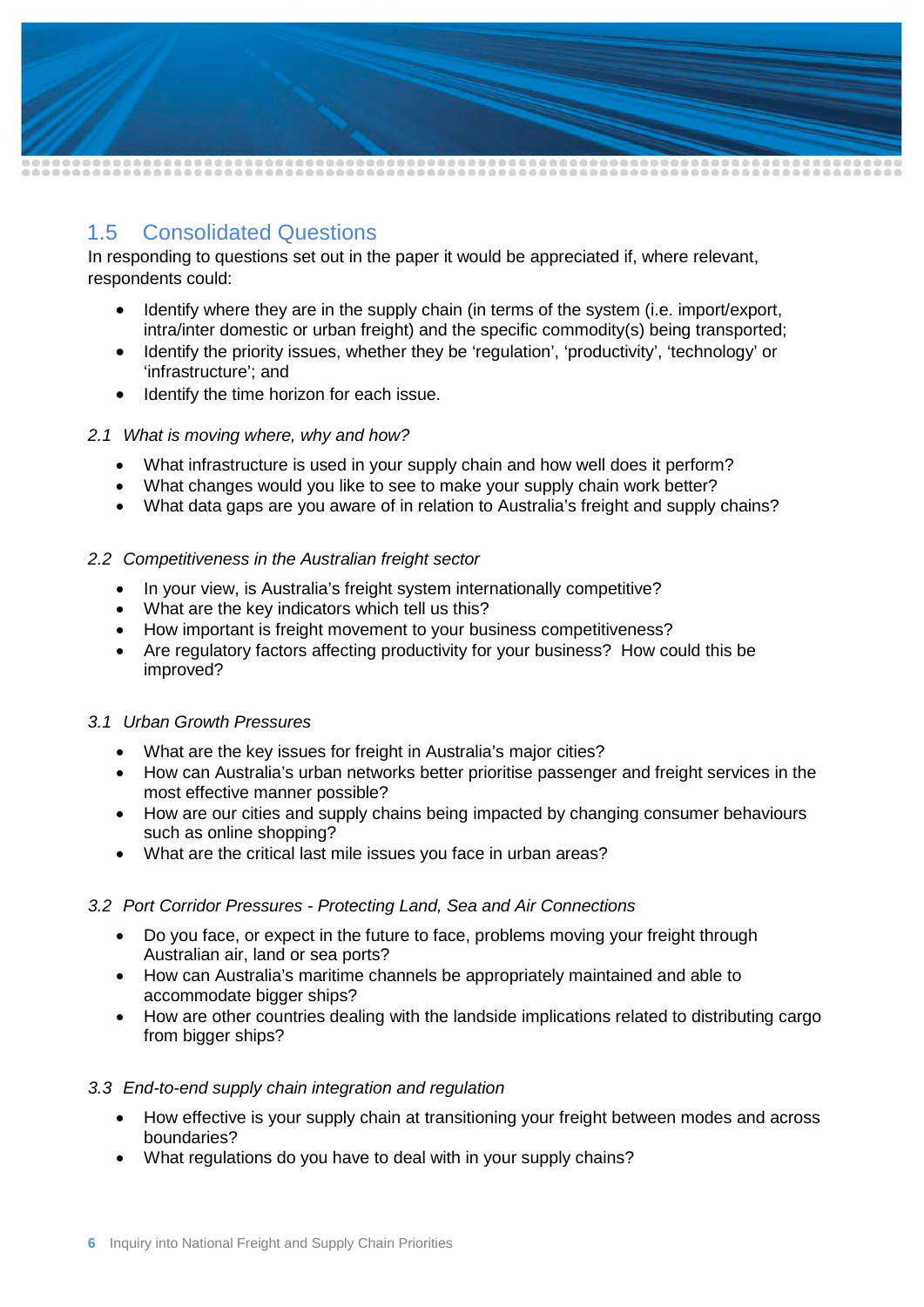

- How could any of them be simplified?
- Are empty containers a problem for you?

#### *3.4 The Air Freight Market*

- Are our airports appropriately integrated into surrounding freight networks?
- Are there any international examples of where airports are used more effectively in freight networks?
- Can Australia be making greater use of air freight?

#### *3.5 Changing Technology*

- What emerging technological trends do you think will impact on your supply chain?
- When are these impacts likely to be felt and how does Australia's freight infrastructure need to be adapted to make best use of likely changes?
- Do you feel you can make use of the technology you need?

#### *4.1 Capacity Forecasting*

• Any data or insights you are willing to contribute to assist in capacity forecasting assessment would be appreciated

#### *4.2 Key Drivers of Change for Use in Scenario Planning*

- The Inquiry welcomes views on what factors and key drivers of change should be considered in the scenario planning analysis.
- The Inquiry is also keen to identify key functional elements of supply chains through case studies demonstrating how Australia's freight system is working on the ground, including case studies about things working well, as well as examples of the problems and where improvements can be made. Identification of potential future trends in supply chains would be valuable.

#### *4.3 A National Freight Performance Network*

• The Inquiry is particularly interested in views on the potential need for a national freight performance framework and the likely key indicators.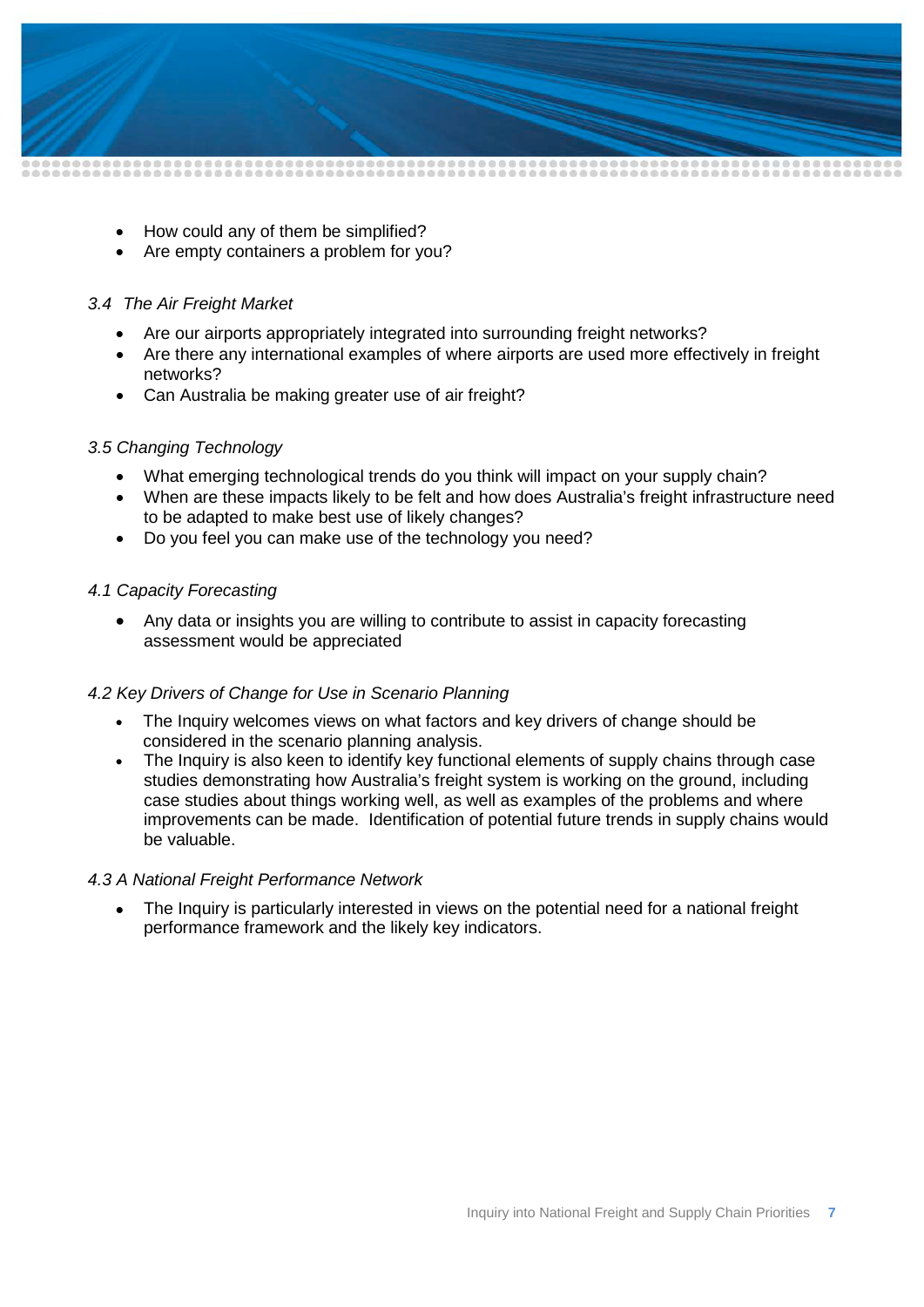

# <span id="page-9-0"></span>2. Freight in Australia – are we competitive?

All industries relying on transportation to move their goods look for ways to optimise their supply chains, reduce cycle times, improve service and cut costs. In turn, leaner and more agile supply chains reduce the cost of goods and services, encouraging increased demand and driving economic growth, while also making Australia more competitive globally.

Just as enhancements made by infrastructure owners to the transport network potentially offer supply chain managers new ways to achieve value, those supply chain managers must also ensure they choose the most efficient transport mode for a given freight task. An integrated supply chain perspective is therefore central to managing the performance and future design of each element of Australia's national freight infrastructure, whether ports, airports, roads, rail or intermodals.

# <span id="page-9-1"></span>2.1 What is moving where, why and how?

- What infrastructure is used in your supply chain and how well does it perform?
- What changes would you like to see to make your supply chain work better?
- What data gaps are you aware of in relation to Australia's freight and supply chains?

Continuing growth in freight volumes has given rise to a range of increasingly complex challenges for the Australian community. In recognition of this, all levels of government have agreed on the need to apply a national focus and to collaborate with industry to deliver a streamlined, integrated and multimodal transport and logistics system, capable of efficiently moving freight throughout Australia.

Freight transport activity is often measured in terms of tonne kilometres (the movement of one tonne of freight, one kilometre). The Australian domestic freight task has been increasing strongly for the last 40 years. Rapid growth in the rail freight task has been driven by rail's movement of iron ore in the Pilbara region and, to a lesser extent coal freight exports in NSW and Queensland. In contrast, coastal shipping freight has not changed significantly in scale over the last 40 years and has decreased slightly since  $2006-07<sup>7</sup>$  $2006-07<sup>7</sup>$  $2006-07<sup>7</sup>$ . Rail now accounts for around half of the domestic freight task, road approximately a third and coastal shipping for just under one-sixth $^8\!$  $^8\!$  $^8\!$ .

[https://bitre.gov.au/publications/2016/files/BITRE\\_yearbook\\_2016\\_statistics\\_full\\_report.pdf](https://bitre.gov.au/publications/2016/files/BITRE_yearbook_2016_statistics_full_report.pdf)

-

<span id="page-9-2"></span><sup>7</sup> BITRE (2016), Australian Infrastructure Statistics Yearbook 2016, Department of Infrastructure and Regional Development,

<span id="page-9-3"></span><sup>8</sup> National Transport Commission (2017), *Who moves what where: Better informing transport planning for Australians*, information sheet, [https://www.ntc.gov.au/Media/Reports/\(D121CACB-6406-F0FB-D940-8B1290BF2893\).pdf](https://www.ntc.gov.au/Media/Reports/(D121CACB-6406-F0FB-D940-8B1290BF2893).pdf)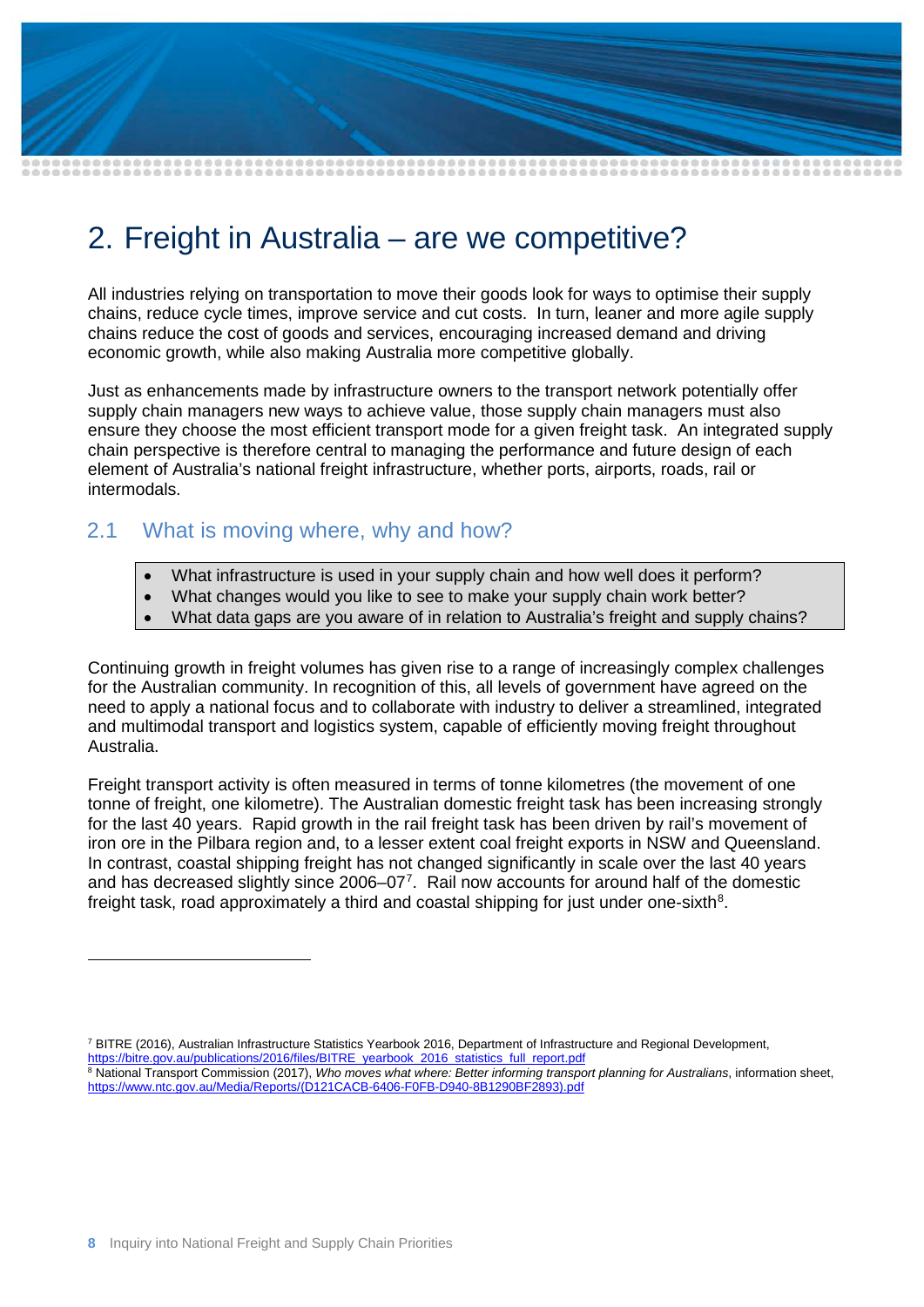

The National Transport Commission notes the domestic freight task increased by 50 per cent in the 10 years to 2016 and is forecast to grow another 26 per cent by 2026[9](#page-10-1) .

In addition to its role in meeting the national freight task, the freight sector is also a significant driver of national economic outcomes. Freight rail alone added \$13.2 billion to the Australian economy in 2013 (making up 0.7% of the total national economy), employed over 15,000 people and paid over \$1.2 billion in wages annually<sup>10</sup>. Any changes or productivity benefits gained in the industry will therefore have a direct effect on the national economy.

Air freight is comparatively small by volume but is also growing at a rapid rate and is high in value. In the 10 years to 2015-16, international air freight volumes rose 37 percent to almost a million tonnes<sup>11</sup>. Estimates of domestic air freight are only available for recent years. Bureau of Infrastructure Transport and Regional Economics data indicates the volume of domestic air freight reached 435,000 tonnes in  $2016^{12}$ .

Data is a valuable asset (as the recent surge of interest in big data exemplifies). However, its value depends on its fitness for purpose, accessibility and accuracy. The Productivity Commission has found that data problems such as the absence of consistent and comparable data limit analysis and benchmarking of public infrastructure used in Australia, making project selection and investment more difficult<sup>[13](#page-10-5)</sup>. This potentially has implications for Australia's entire infrastructure selection and investment process, introducing a level of uncertainty (and therefore risk and extra costs) into major project developments.

# <span id="page-10-0"></span>2.2 Competitiveness in the Australian freight sector

- In your view, is Australia's freight system internationally competitive?
- What are the key indicators which tell us this?

-

- How important is freight movement to your business competitiveness?
- Are regulatory factors affecting productivity for your business? How could this be improved?

<span id="page-10-2"></span><sup>10</sup> Australasian Railway Association (2016), *Freight Transport Group: 2017-19 Strategic Plan*, Freight Rail in Australia, [https://ara.net.au/sites/default/files/FTG\\_Strategy\\_Booklet\\_2017-19\\_WEB.pdf](https://ara.net.au/sites/default/files/FTG_Strategy_Booklet_2017-19_WEB.pdf)

<span id="page-10-5"></span><sup>13</sup> Productivity Commission (2014), *Public Infrastructure*, Inquiry Report Volume 2, http://www.pc.gov.au/\_\_data/assets/pdf\_file/0005/137282/infrastructure-volume2.pdf

<span id="page-10-1"></span><sup>9</sup> National Transport Commission (2017), *Who moves what where: Better informing transport planning for Australians*, discussion paper, [https://www.ntc.gov.au/Media/Reports/\(D121CACB-6406-F0FB-D940-8B1290BF2893\).pdf](https://www.ntc.gov.au/Media/Reports/(D121CACB-6406-F0FB-D940-8B1290BF2893).pdf)

<span id="page-10-3"></span><sup>11</sup> Bureau of Infrastructure, Transport and Regional Economics (BITRE (2016), *Australian Infrastructure Statistics Yearbook 2016*, Department of Infrastructure and Regional Development,

[https://bitre.gov.au/publications/2016/files/BITRE\\_yearbook\\_2016\\_statistics\\_full\\_report.pdf](https://bitre.gov.au/publications/2016/files/BITRE_yearbook_2016_statistics_full_report.pdf)

<span id="page-10-4"></span><sup>&</sup>lt;sup>12</sup> Bureau of Infrastructure, Transport and Regional Economics (BITRE), 2017, Domestic aviation activity, Statistical Report. [https://bitre.gov.au/publications/ongoing/files/Domestic\\_aviation\\_%20Dec\\_2016.pdf](https://bitre.gov.au/publications/ongoing/files/Domestic_aviation_%20Dec_2016.pdf)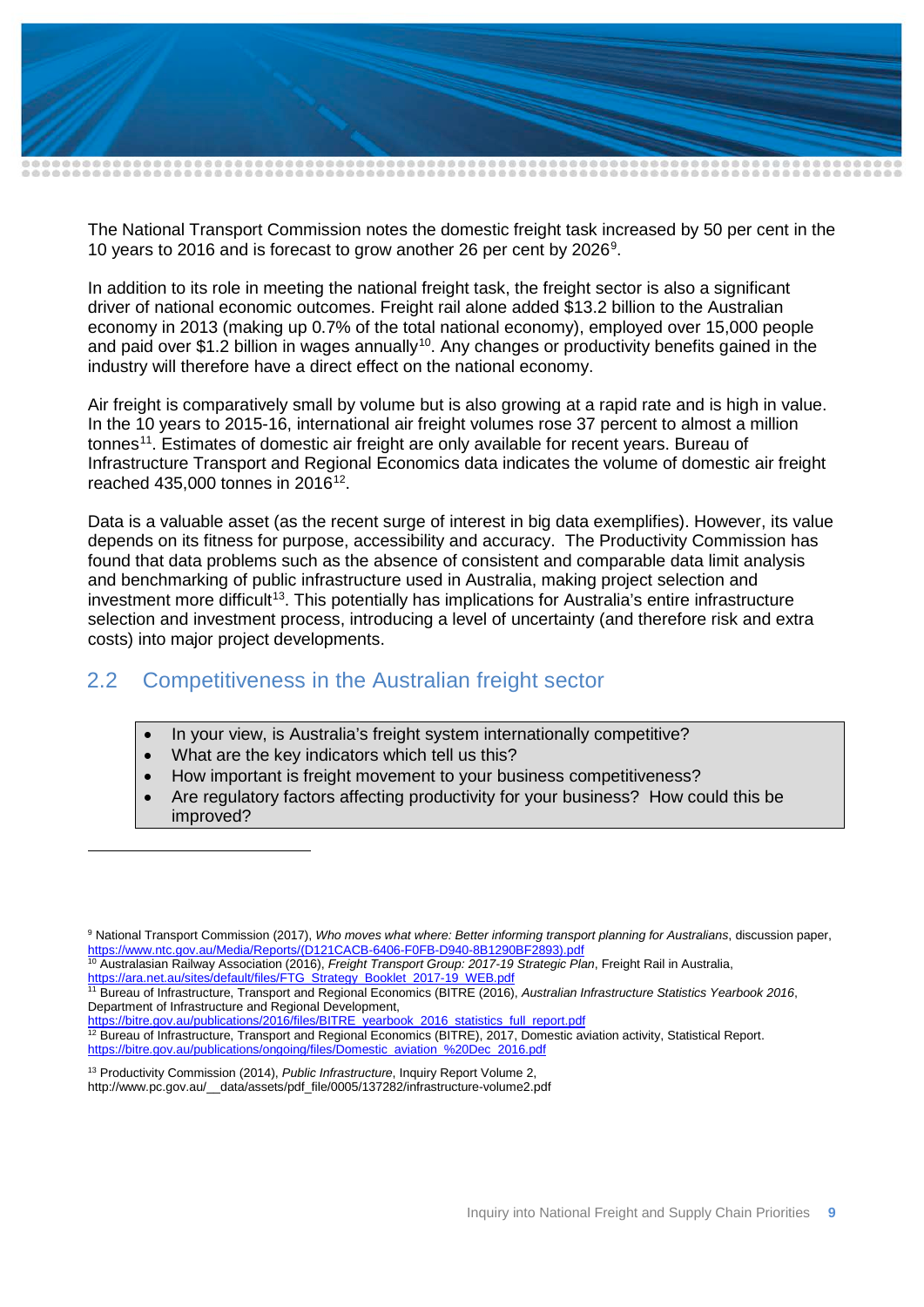

Productivity growth is a key source of long-term economic growth, business competitiveness and real per capita income growth. It is an important determinant of a country's living standards and wellbeing.

A key outcome of the Inquiry will be to establish whether inefficient infrastructure planning, delivery and operation has created congestion in freight networks and supply chains, ultimately harming national productivity and competitiveness.

A wide ranging assessment of Australia's international competitiveness prepared by McKinsey Australia for the Business Council of Australia<sup>[14](#page-11-0)</sup> concluded that Australia was competitive in a few sectors, but not currently competitive in other sectors, including the logistics and communications sector. While this was a broad brush assessment, it indicated that while labour productivity in this sector was similar to that in the USA, relative input costs were considerably higher, as they were for most other sectors.

However, there are indications that poor or decreasing productivity and high costs are not experienced across the board in the freight sector. Shipping Australia Limited compared costs in Australia's major container ports against international ports to examine relative costs (see graph below). It found that Australian ports are bunched in the middle of the table with lower costs than the assessed Japanese and European ports.



#### *Graph: Port Price Index*

-

<span id="page-11-1"></span><span id="page-11-0"></span><sup>14</sup> McKinsey and Company. Compete to Prosper: Improving Australia's Global Competitiveness. July 2014 <http://www.mckinsey.com/global-locations/pacific/australia/en/latest-thinking/compete-to-prosper> <sup>15</sup> Shipping Australia Limited (2010), *International Port Cost Comparison Project*[, https://shippingaustralia.com.au/wp](https://shippingaustralia.com.au/wp-content/uploads/2012/01/L_InterPortCostCcomparison.pdf)[content/uploads/2012/01/L\\_InterPortCostCcomparison.pdf](https://shippingaustralia.com.au/wp-content/uploads/2012/01/L_InterPortCostCcomparison.pdf)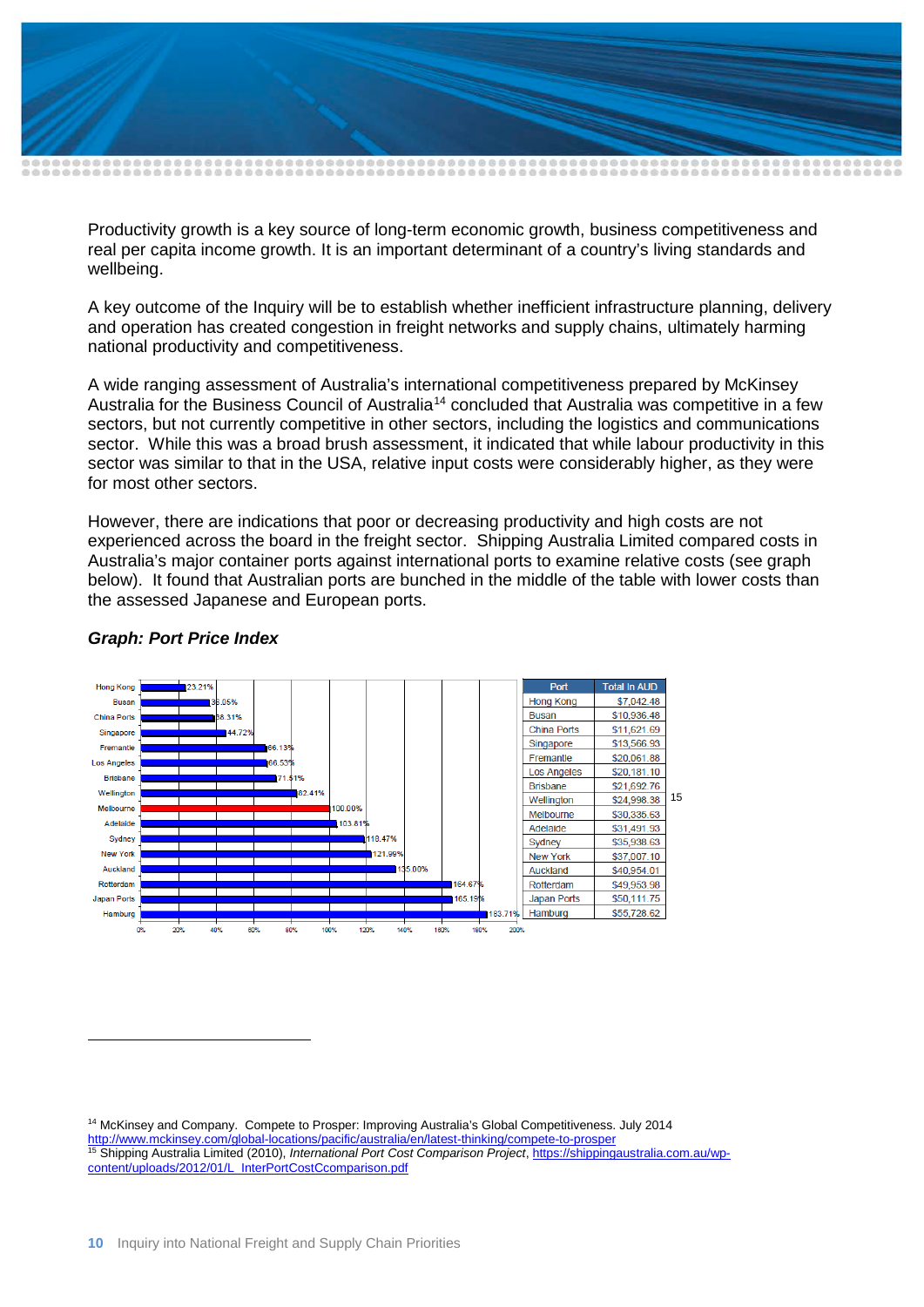# <span id="page-12-0"></span>3. National Critical Issues and Emerging Trends

## <span id="page-12-1"></span>3.1 Urban Growth Pressures

- What are the key issues for freight in Australia's major cities?
- How can Australia's urban networks better prioritise passenger and freight services in the most effective manner possible?
- How are our cities and supply chains being impacted by changing consumer behaviours such as online shopping?
- What are the critical last mile issues you face in urban areas?

Two thirds of the value of Australia's international trade flows through the four largest cities, Sydney, Melbourne, Brisbane and Perth<sup>16</sup>. Sydney leads Melbourne as Australia's major trading node by value due to the rise in the value of freight flowing through Kingsford-Smith Airport<sup>17</sup>.

Overall, the total road freight task in all capital cities is forecast to increase by two-thirds between 2008 and 2030, from 40.15 billion tonne kilometres (tkm) to 66.60 billion tkm. This represents an average growth rate of 2.33 per cent per annum<sup>18</sup>, outstripping the current population growth of around 1.5 per cent per annum. Nevertheless, our major cities will be much larger by 2030, with Sydney and Melbourne having around 6 million people each, and Brisbane and Perth around 3 million (see graph below).

The largest growth in the freight task is expected to occur in Brisbane, from 7.80 billion tkm in 2008 to 14.26 billion tkm in 2030, an average annual growth rate of 2.8 per cent.<sup>[19](#page-12-5)</sup>.

Such large increases in the freight task mean that to avoid future land use conflicts the Australian freight industry needs to build on the technological innovations that have increased productivity in recent years and continue to seek future productivity gains in a range of ways, not just rely on more roads and bigger trucks, ships and planes.

- <sup>16</sup> BITRE (2015), *International trade and Australian cities: what house prices say*, Information Sheet 67,
- <span id="page-12-2"></span>[https://bitre.gov.au/publications/2015/files/is\\_067.pdf](https://bitre.gov.au/publications/2015/files/is_067.pdf)

-

- <span id="page-12-3"></span><sup>17</sup> BITRE (2015), *International trade and Australian cities: what house prices say*, Information Sheet 67, [https://bitre.gov.au/publications/2015/files/is\\_067.pdf](https://bitre.gov.au/publications/2015/files/is_067.pdf)
- <span id="page-12-4"></span><sup>18</sup> BITRE (2010), *Road freight estimates and forecasts in Australia: interstate, capital cities and rest of state*, Report 121, [https://bitre.gov.au/publications/2010/files/report\\_121.pdf](https://bitre.gov.au/publications/2010/files/report_121.pdf)
- <span id="page-12-5"></span><sup>19</sup> BITRE (2010), *Road freight estimates and forecasts in Australia: interstate, capital cities and rest of state*, Report 121, [https://bitre.gov.au/publications/2010/files/report\\_121.pdf](https://bitre.gov.au/publications/2010/files/report_121.pdf)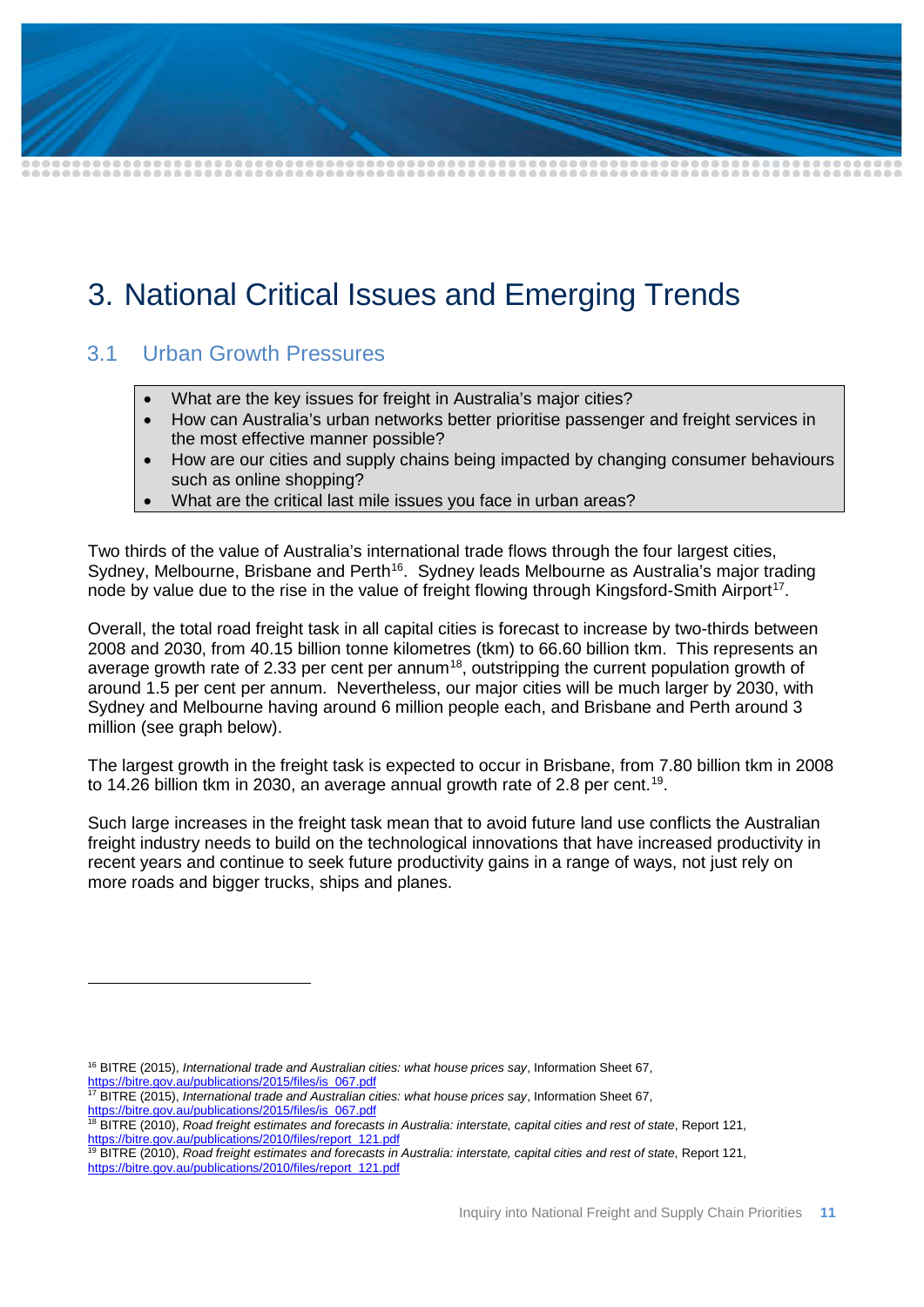



#### *Australian population growth by capital city and region*

# <span id="page-13-0"></span>3.2 Port Corridor Pressures - Protecting Land, Sea and Air Connections

- Do you face, or expect in the future to face, problems moving your freight through Australian air, land or sea ports?
- How can Australia's maritime channels be appropriately maintained and able to accommodate bigger ships?
- How are other countries dealing with the landside implications related to distributing cargo from bigger ships?

The performance of airport, port and intermodal terminals is strongly linked to the performance of the wider aviation, maritime and land transport networks. Impacts on the freight transport corridors, and competition for those corridors from passenger transport, will affect the performance of key terminals. Planning, technology and pricing are important means of ensuring a well-supporting network for our terminals.

Over time economic growth and the enlargement of market areas, primarily due to the growth of trade and transport, has supported the expansion of ports, airports and warehousing facilities. This continuing expansion of freight nodes is being challenged by growing population density in areas

-

<span id="page-13-1"></span><sup>20</sup> Australian Government (2016), *Smart Cities Plan*[, https://cities.dpmc.gov.au/htmlfile](https://cities.dpmc.gov.au/htmlfile)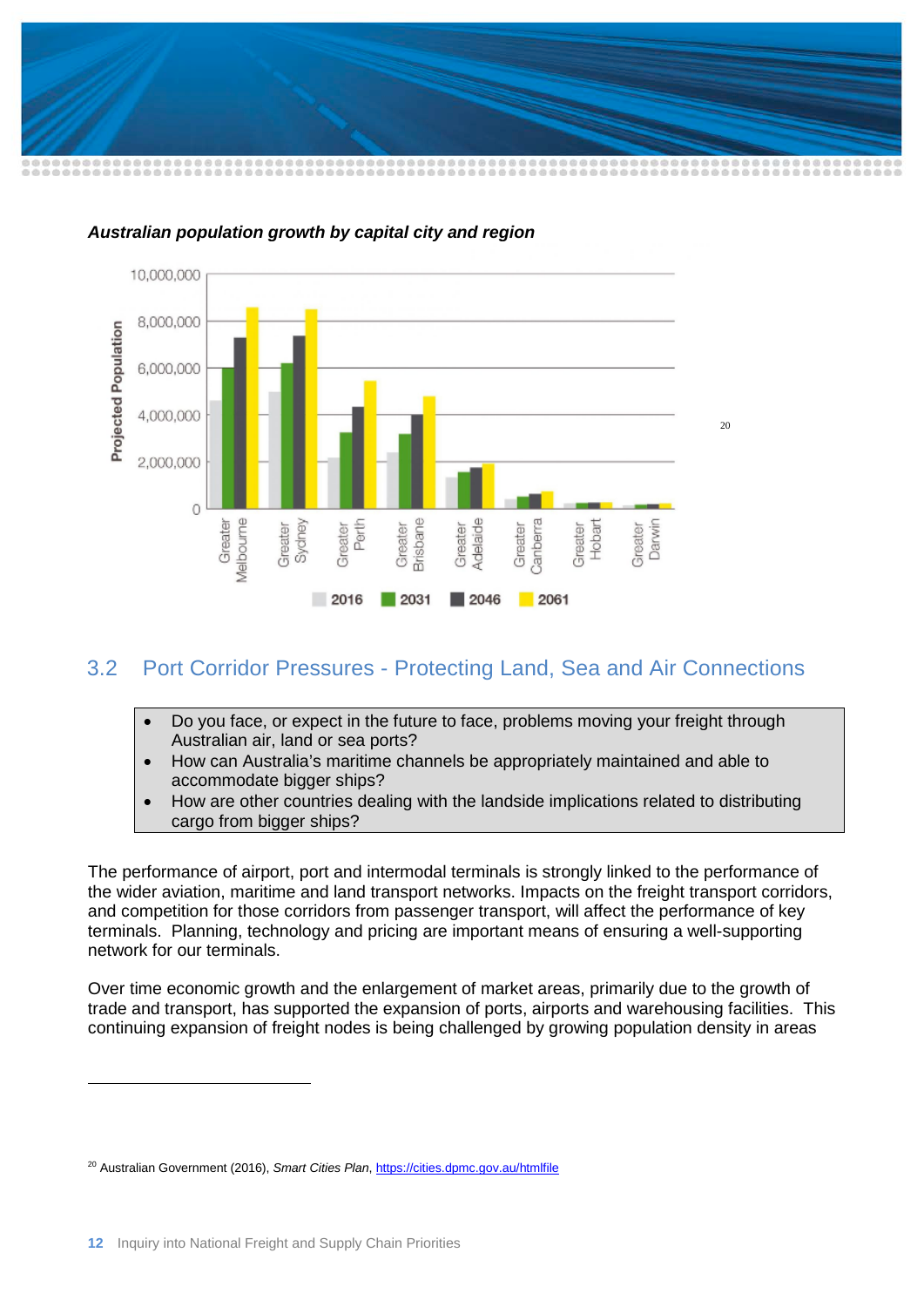

surrounding key transport infrastructure and increasing land costs causing conflicts over adjoining land uses, and growing congestion.

Freight corridor protection, for current and future use, is a vital component to ensuring the seamless transition to a future where the freight task will be 80 per cent greater in 2030 than the task in 2010.

The advent of bigger ships is an issue that many countries are currently grappling with. While the progressive introduction of bigger ships by international shipping lines reduces the carbon footprint and operating costs per container, many ports do not have the depth of water or landside connections required for these ships to dock. Dredging to accommodate bigger ships introduces a number of environmental concerns and must be approached with careful consideration. In addition, bigger ships create greater peaks in demand for landside infrastructure around already congested ports.

At Australia's largest container port, the Port of Melbourne, the average size of ships currently using the shipping channel is about 290 metres. Post-Panamax vessels that may be introduced to international shipping routes to Australia in the near future, are likely to be longer than 320 metres exceeding the current size restrictions at Swanson Dock<sup>[21](#page-14-1)</sup>. Though options are currently under consideration to remedy potential limitations at the Port of Melbourne and larger ships can now access the new container terminal at Webb Dock, should larger ships become more common the Port of Melbourne's quay line capacity may be significantly impacted.

Land use conflicts near airports can result in regulations that restrict access, including through curfews and aircraft movement caps which reduce efficiency and limit the amount of air freight that can be carried. The *National Airports Safeguarding Framework[22](#page-14-2)*, a collective initiative of the Commonwealth, state and territory governments, is a recent initiative to protect airports from inappropriate off-airport development.

## <span id="page-14-0"></span>3.3 End-to-end supply chain integration and regulation

- How effective is your supply chain at transitioning your freight between modes and across boundaries?
- What regulations do you have to deal with in your supply chains?
- How could any of them be simplified?

-

• Are empty containers a problem for you?

A large and relatively isolated country, Australia depends on freight infrastructure to access international markets for export and import of goods and operation of domestic freight networks to allow efficient internal markets. However, the distance from international suppliers and consumers

<span id="page-14-2"></span><span id="page-14-1"></span><sup>21</sup> Parsons, H and P Van Duyn (2014) *Build it – but will they come? A pre-mortem analysis of the Port of Hastings Development Project,* Institute for Supply Chain and Logistics, Victoria University <sup>22</sup> [https://infrastructure.gov.au/aviation/environmental/airport\\_safeguarding/nasf/](https://infrastructure.gov.au/aviation/environmental/airport_safeguarding/nasf/)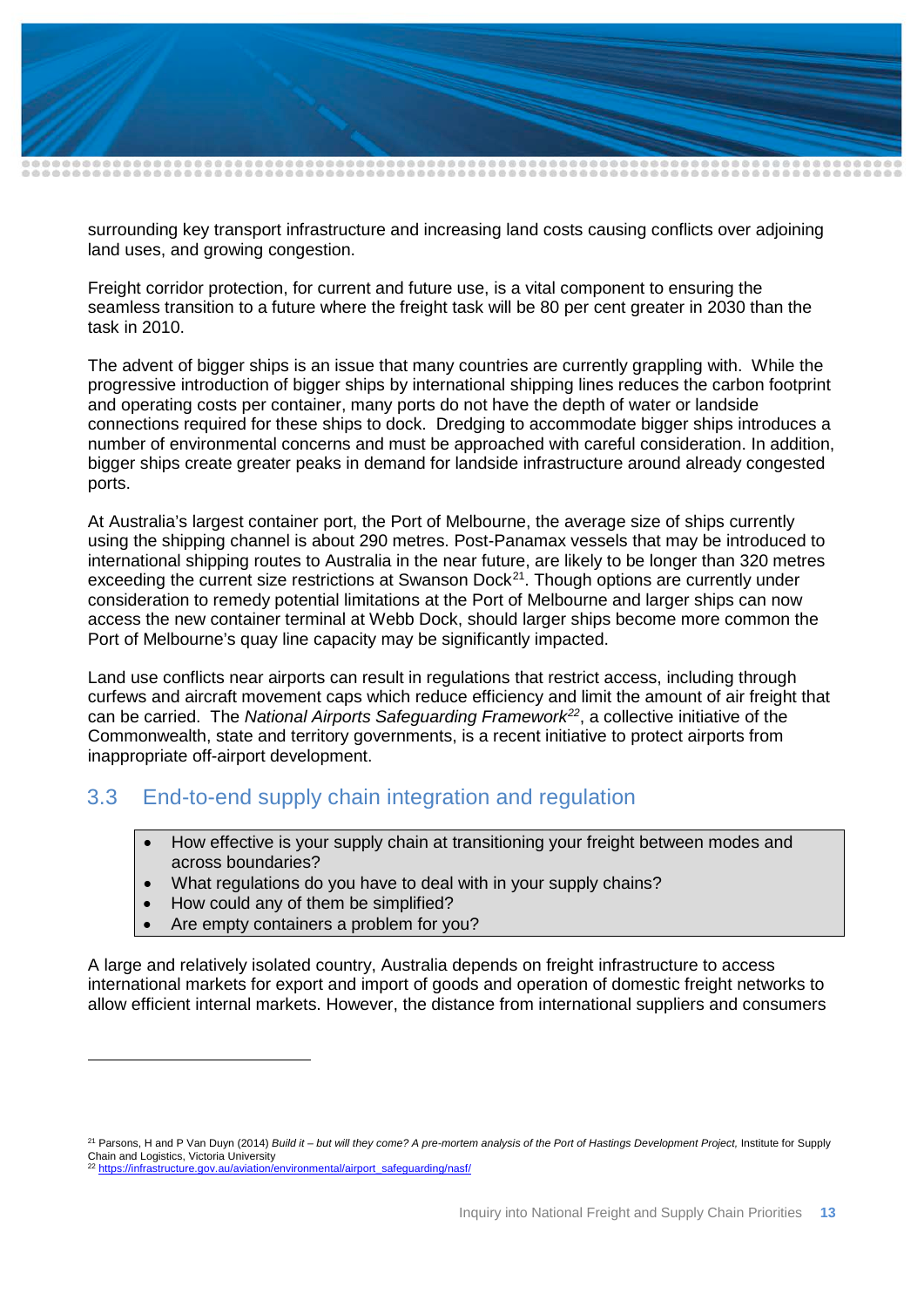

and the multiple country and jurisdictional boundaries are challenges for the integration and regulation of Australian supply chains.

#### **Integration**

A challenge for supply chain participants and consumers is the lack of visibility of freight moving through the supply chain, i.e. from shipping containers down to parcels ordered online. The two main causal factors include the use of paper-based records and incompatible technology and data transfer across supply chain participants. These two factors in particular can result in delayed or misdirected freight movements, poor use of freight infrastructure, and suboptimal investment planning.

There are some current efforts among industry groups in Australia to remedy this situation. The Australian Logistics Council and GS1 Australia, for example, have successfully piloted the development of a harmonised national tracking data standard that can be used by all supply chain participants to identify and share information as events occur along supply chains. A challenge in implementing any common tracking data standard will be ensuring take-up by smaller supply chain participants.

A Port Community System is a digital technology used in some of the world's largest ports. It is a neutral and open computer system allowing supply chain port participants to rapidly and securely exchange commonly required information, such as the identifiers of trucks and containers. Port Community Systems enable public and private stakeholders (customs, stevedores, freight companies, etc.) to optimise, manage and automate port and logistics processes. This facilitates efficient commercial interactions between supply chain participants, while ensuring that commercially sensitive information is protected.

Increasingly governments are looking to the private sector to improve freight movement efficiency by using technology to manage demand and schedule vehicle movements. The ubiquity of smartphones provides a rich, low-cost source of real time traffic data, which is increasingly being used for a range of network optimisation, planning and road management purposes.

#### **Regulation**

Australia's domestic freight network links with international networks through maritime and air transport, with air transport providing transport for time-critical and high value products and maritime catering for everything else.

Compared to other high-income OECD countries, Australia performs poorly on metrics relating to trading across borders. The cost (including time) to importers and exporters of complying with border regulations and documentary/information exchange is markedly higher than many of Australia's competitors. There is a view that unnecessary complexity exists in seaport gateway access for freight in particular, given the multiple levels of government involved in coastal shipping and landside regulation.

Consequently, minimising economic, safety, security and environmental regulatory burdens is a significant opportunity for the national economy by reducing the costs of freight entering and exiting the domestic market, as well as moving within Australia.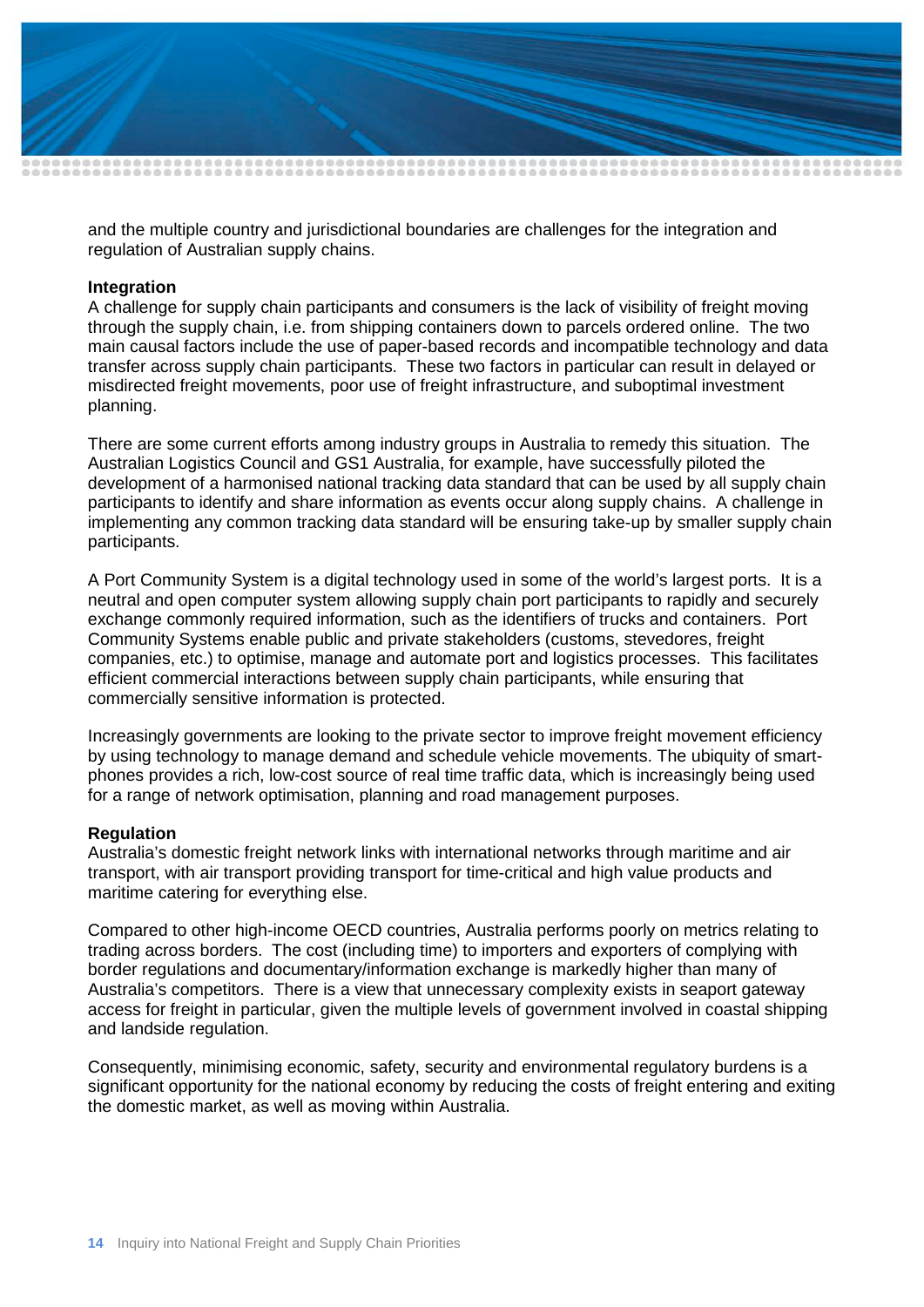

While governments have mechanisms to carefully scrutinise and moderate the regulatory burden, there can be unintended impacts on efficiency and productivity by uncoordinated or conflicting regulation or duplication and overlap of regulation between levels of government.

#### **Empty Container Management**

The management of empty shipping containers is an ongoing challenge for Australia, because of trade imbalances between Australia and the world, and the pressures on the dehiring and storage of empty containers in our major cities.

The volume of containerised cargo shipped from the rest of the world, predominately Asia, to Australia continues to increasingly outstrip the volume of returning full boxes. This creates an imbalance that presents a logistics challenge for the supply chain. In the past there have been capacity issues within the empty storage market, mostly brought on by increasing dwell times. However over the past five years, port managers, empty container park operators and shipping lines have worked closely together to decrease the dwell time of stored empty containers, thus increasing the overall capacity.

Effective ways to handle the growing empty container task, which is primarily a metropolitan area issue, need to be considered. Suggestions such as:

- shipping lines repositioning empty containers overseas at a faster rate to reduce their dwell time in empty container parks;
- dehiring empty containers at intermodal terminals (for return to port by rail) and industrial lands away from the main port precincts; and
- dehiring empty containers directly at stevedore terminals where a full container is being collected, to allow maximum utilisation of trucks.

Increasingly transport operators and shippers are experiencing greater pressure on movement, storage and dehiring, of empty containers.

## <span id="page-16-0"></span>3.4 The Air Freight Market

- Are our airports appropriately integrated into surrounding freight networks?
- Are there any international examples of where airports are used more effectively in freight networks?
- Can Australia be making greater use of air freight?

Australia's isolation from major cities and the time taken for sea freight to reach our shores means that air freight is an important part of the freight sector. Although volumes of freight are relatively small, air freight is generally high in value. Total international air freight at Australia's airports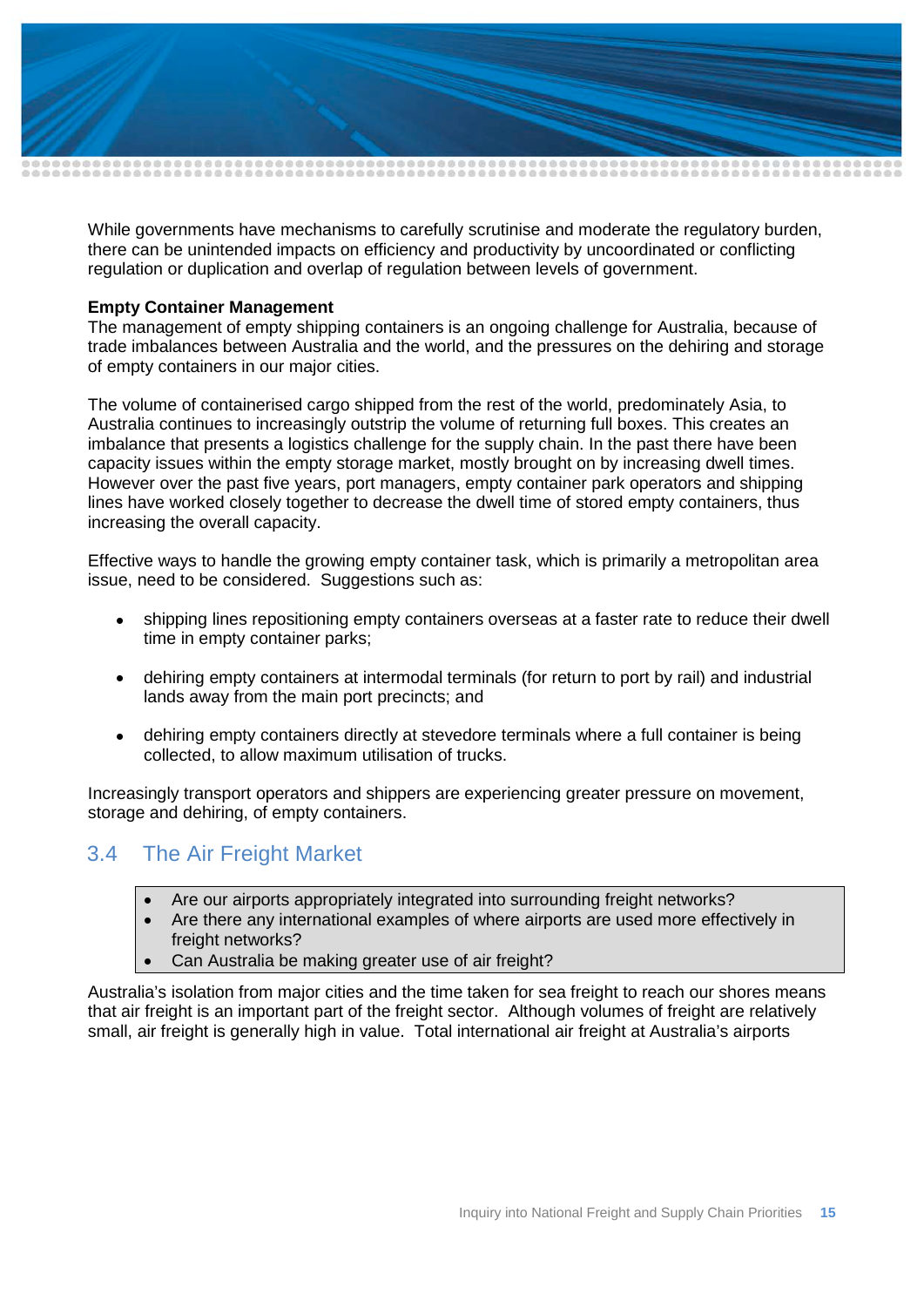

nearly quadrupled from 1985 to 2013<sup>[23](#page-17-1)</sup> and reached the million tonne mark in 2016. Domestic freight in 2016 totalled 435,700 tonnes $^{24}$  $^{24}$  $^{24}$ .

The major outbound air freight products by weight in 2011 were perishable food, including meat, vegetables, fruit, fish and crustaceans. These represented over 40% of Australia's outbound air freight by weight. As they often come from regional locations and are perishable, such products require reliable supply chains to reach their international destinations. Major air freight imports by weight were office machines, manufactured products, clothing, machinery and electrical items<sup>25</sup>.

The high value of air freight means that the value of trade value flowing through city airports can be similar to sea ports, although the volumes through seaports are much larger. Sydney and Perth Airports have about the same value of trade flowing through them as Port Botany and the Port of Fremantle<sup>[26](#page-17-4)</sup>. These two airports also have the highest value of international trade, followed by Melbourne and Brisbane airports.

# <span id="page-17-0"></span>3.5 Changing Technology

- What emerging technological trends do you think will impact on your supply chain?
- When are these impacts likely to be felt and how does Australia's freight infrastructure need to be adapted to make best use of likely changes?
- Do you feel you can make use of the technology you need?

Digital technology has the potential to transform every aspect of moving freight through a supply chain. Examples include barcoding and SMS messaging for deliveries. New and retrofitted technology such as 3D printing and the use of unmanned aerial vehicles (drones) could radically change the way freight is moved, optimising operations and increasing productivity while partially offsetting the need for ever-increasing infrastructure investment.

#### **Supply chain optimisation, data and analytics**

Businesses in Australia and globally are already innovating, developing mobile applications to schedule and streamline the collection and delivery of containers at ports, and through the supply chain more broadly. Applications such as these increase productivity and reduce costs by more efficiently utilising labour and supply chain infrastructure.

CSIRO's Data6[127](#page-17-5) is working on a range of projects to optimise transport and freight networks. For example, on the Sydney Harbour Bridge, sensors and data analytics are being used to predict

<span id="page-17-5"></span><sup>27</sup> See<https://data61.csiro.au/>

-

<span id="page-17-1"></span><sup>23</sup> Gregory (2015), *Creating access for regional communities to efficient and effective aviation logistics infrastructure*, Supply Chain & Logistics Conference 26 & 27 May 2015,<http://www.smartconference.com.au/wp-content/uploads/2015/05/Phil-Gregory.pdf> <sup>24</sup> BITRE (2016) *Statistical Report, Domestic Aviation Activity*. December 2016.

<span id="page-17-3"></span><span id="page-17-2"></span>[https://bitre.gov.au/publications/ongoing/files/Domestic\\_aviation\\_%20Dec\\_2016.pdf](https://bitre.gov.au/publications/ongoing/files/Domestic_aviation_%20Dec_2016.pdf)

<span id="page-17-4"></span><sup>25</sup> Hamal k (2011) *International Airfreight movements through Australian airports to 2030*. [http://atrf.info/papers/2011/2011\\_Hamal.pdf](http://atrf.info/papers/2011/2011_Hamal.pdf) <sup>26</sup> BITRE (2015), *International trade and Australian cities: what house prices say*, Information Sheet 67, [https://bitre.gov.au/publications/2015/files/is\\_067.pdf](https://bitre.gov.au/publications/2015/files/is_067.pdf)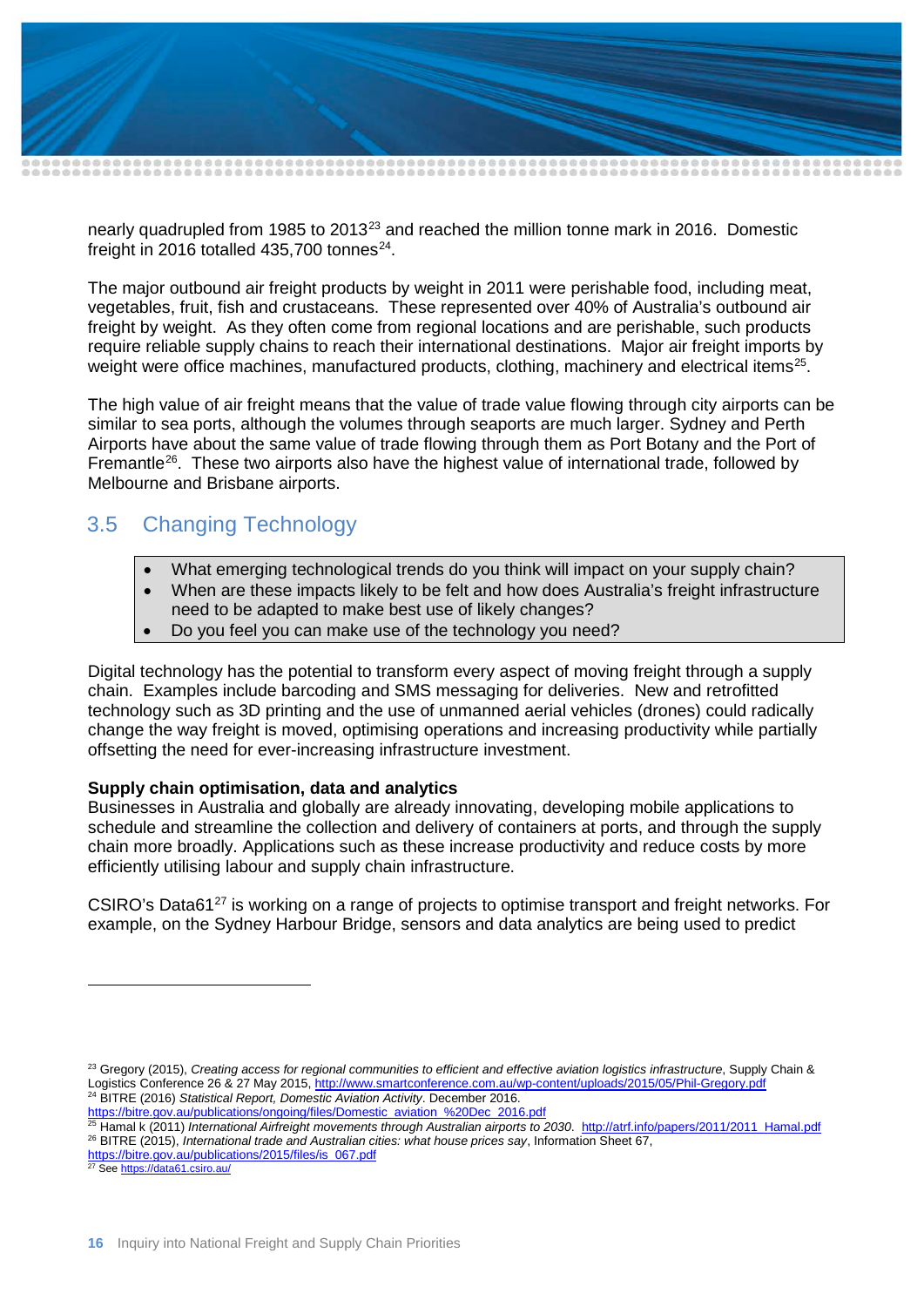

maintenance problems before they occur, reducing costs and disruption to users of a key arterial road.

Governments are developing heavy vehicle asset registers and infrastructure investment plans, requiring assessment of key road freight routes in relation to access, safety characteristics and ride quality. This data will help inform funding decisions with a focus on improving the performance and maintenance of the freight network.

#### **Automated and connected vehicles**

-

Over the coming decades, factors influencing freight movement by road will include:

- 1. Digital connectivity (to other vehicles and road-side infrastructure);
- 2. Electric vehicles (or other non-petroleum fuels); and
- 3. Automated, unmanned cars, trucks, trains, ships and planes.

These trends have the potential to be truly transformative, including for freight transport, and present a range of legal, economic, safety and security issues.

The Australian Government is working with the states and territories under the *National Policy Framework for Land Transport Technology[28](#page-18-0)* to ensure the policy and regulatory settings are ready to support trialling of automated vehicles in the short term, and on-road use of vehicles with higher levels of automation in the longer term.

#### **Innovation in Unmanned Aerial Vehicles (UAV) and 3-dimensional printing**

Innovative movement of goods, such as the use of UAV, or Unmanned Aerial Systems (UAS) have the potential to significantly disrupt current methods of delivering freight in urban areas. UAVs also have the potential to be used to cost-effectively inspect and maintain freight infrastructure such as bridges, or to monitor operations.

The use of UAVs for freight transport presents a significant challenge to regulators, in balancing the need to maintain safety outcomes for existing aviation users and people and property on the ground, while at the same time not overly restricting innovation.

3D printing (or additive manufacturing) has the potential to reshape global trade patterns, by enabling the manufacture of goods, or components, closer to consumers. This could reduce demand for international or long haul freight movements and reduce warehousing and inventory requirements as more products are routinely customised. There are significant opportunities for innovation as manufacturing becomes a supply chain service.

<span id="page-18-0"></span><sup>28</sup> Transport and Infrastructure Council (2016) *National Policy Framework for Land Transport Technology.* [http://transportinfrastructurecouncil.gov.au/publications/files/National\\_Policy\\_Framework\\_for\\_Land\\_Transport\\_Technology.pdf](http://transportinfrastructurecouncil.gov.au/publications/files/National_Policy_Framework_for_Land_Transport_Technology.pdf)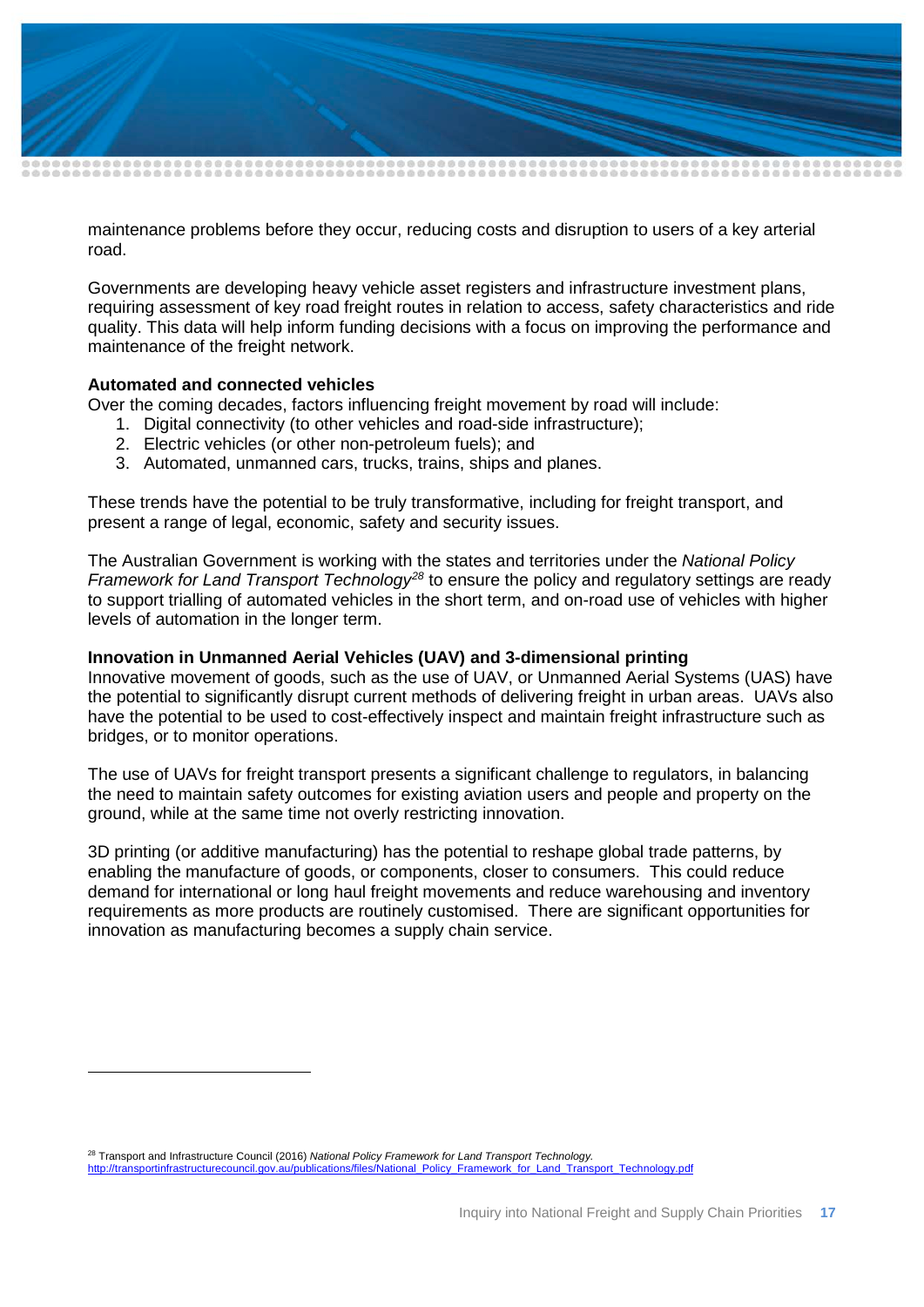

# <span id="page-19-0"></span>.4. Next Steps

# <span id="page-19-1"></span>4.1 Capacity Forecasting

The terms of reference for the Inquiry include a requirement to assess the capacity of key ports, airports and intermodal terminals to meet freight demands over the next 20 years.

Any data or insights you are willing to contribute to assist in this assessment would be appreciated.

# <span id="page-19-2"></span>4.2 Key Drivers of Change for Use in Scenario Planning

The terms of reference for the Inquiry include a requirement for scenario planning. This will encompass some of the potential drivers of change in freight and supply chains, including population growth and locational shifts, technological change and climate change adaption strategies.

The Inquiry welcomes views on what factors and key drivers of change should be considered in the analysis.

The Inquiry is also keen to identify key functional elements of supply chains through case studies demonstrating how Australia's freight system is working on the ground, including case studies about things working well, as well as examples of the problems and where improvements can be made. Identification of potential future trends in supply chains would be valuable.

## <span id="page-19-3"></span>4.3 A National Freight Performance Framework

The terms of reference for the Inquiry require identifying options for regulatory change and investment to improve performance, productivity and efficiency of freight and supply chains in Australia. To be able to determine if proposed reforms can do this, a baseline and ongoing monitoring of freight and supply chain system performance is need.

The Inquiry is particularly interested in views on the potential need for a national freight performance framework and the likely key indicators.

## <span id="page-19-4"></span>4.4 Submissions

The deadline for submissions is 28 July 2017. Following the completion of the public consultation process, the Department will collate and review all submissions. A draft Inquiry report will be presented to the Minister for Transport and Infrastructure by December 2017, with a final report to be provided in March 2018.

The findings from the Inquiry will inform the development of a National Freight and Supply Chain Strategy for consideration by the Council of Australian Governments Transport and Infrastructure Council in 2018.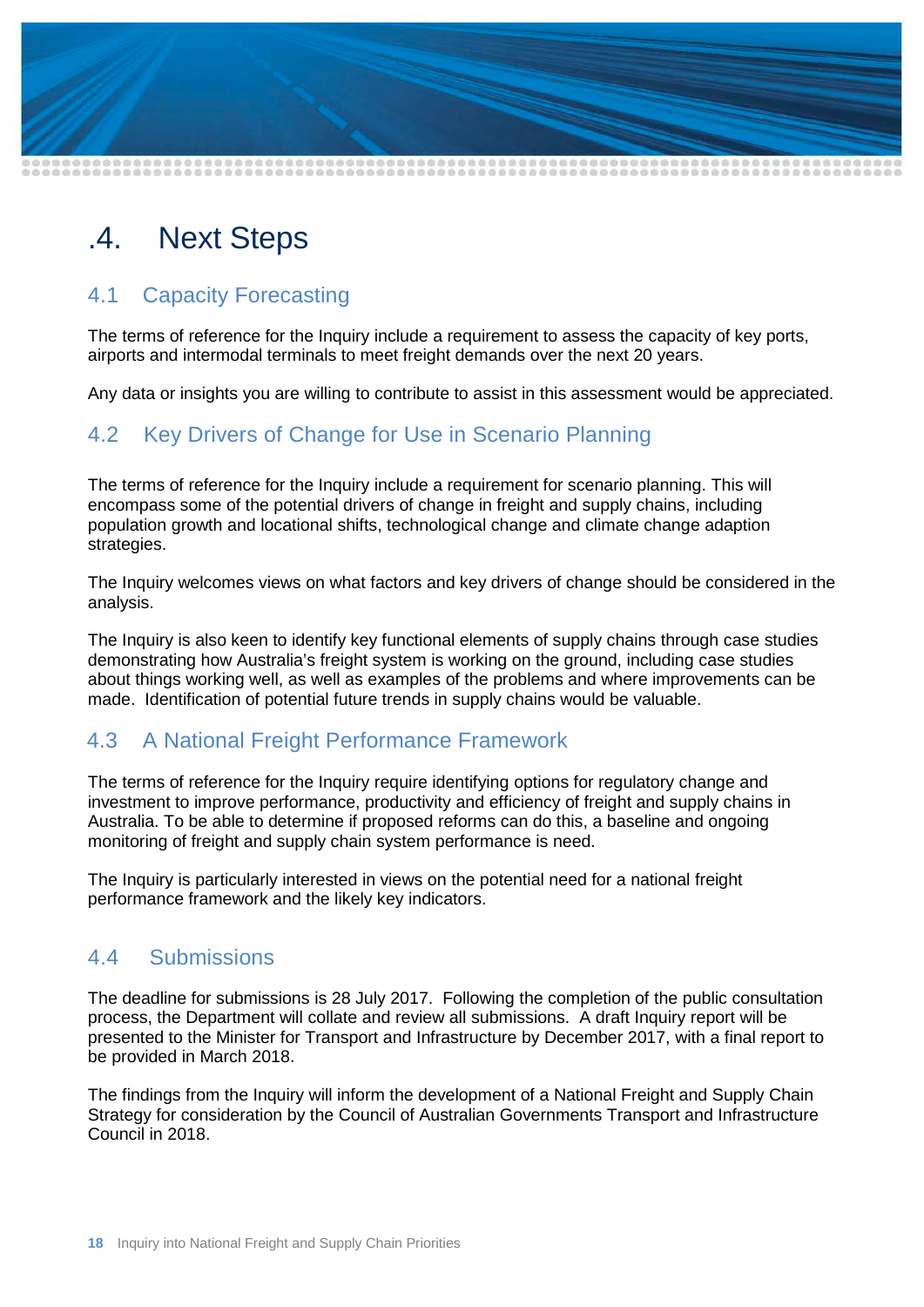

Providing input to the issues paper is your opportunity to help develop and steer the freight and supply chain at a national level for the next 20 years. Please send your submission to:

By email: freightstrategy@infrastructure.gov.au By post: Freight and Supply Chain Priorities Department of Infrastructure and Regional Development GPO Box 594 CANBERRA CITY ACT 2601

Submissions are open until 28 July 2017.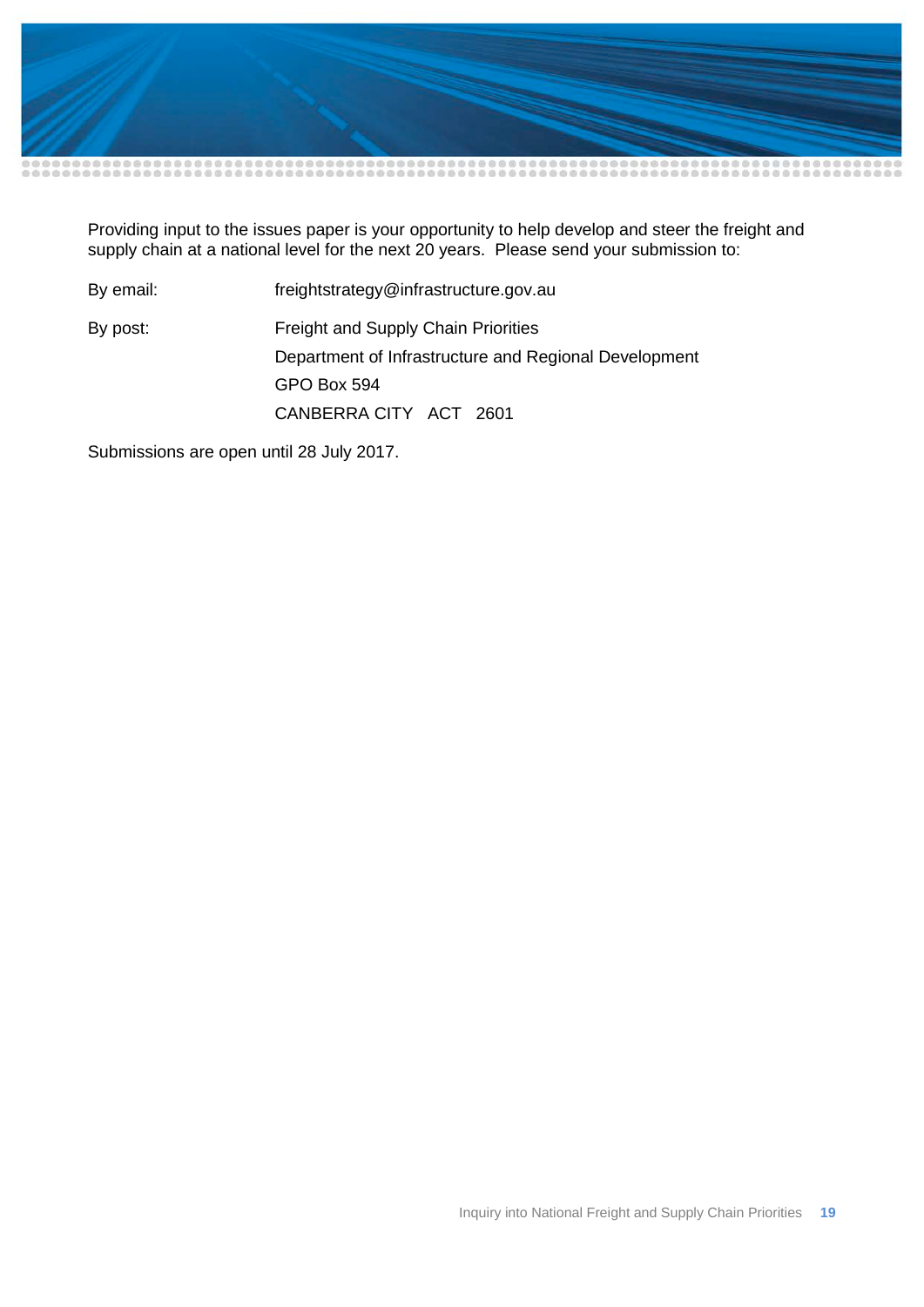

# <span id="page-21-0"></span>Attachment A: Structure of Australia's Freight Network

Infrastructure assets are long lived (typically 35 to 100 years). The bulk of the infrastructure that will be used to handle the freight task for the foreseeable future is already in place today. Most of this infrastructure is in the form of common user facilities, which will continue to need to service a diverse range of changing and differently growing freight needs. Lifting the efficiency and productivity of existing freight transport infrastructure stock will be critical for supporting future growth.

#### **Current freight network structure**

Australia's current freight infrastructure is the legacy of land transport and coastal shipping routes that evolved from the original six independent British colonies federated under the Commonwealth of Australia in 1901. Key periods of construction and technological development included:

- $\triangleright$  from the early 1800s coastal shipping facilities in place of effective land transport to export ports;
- $\geq 1860$ s to 1900s significant regional/intrastate railway construction, including agricultural commodity routes that are still in use;
- $\geq$  1920s to 1980s staged expansion of the arterial and local road networks, and the growth of the aviation network, commencement of the National Highway System (NHS) and sealing of all NHS roads which gradually diminished the use of rail; regular container shipping services were introduced which saw significant investment as ports adapted their facilities and resulted in the opening, in 1979, of Australia's first dedicated container port at Botany in Sydney.
- $\triangleright$  1980s to now: a significant period of major highway construction under the NHS and successive programs, the resources freight network, standardisation of the interstate rail network and the creation of the Australian Rail Track Corporation to act as a single operator for the majority of interstate track; introduction of National Competition Policy to promote efficient use of infrastructure, amongst other things; the privatisation of major airports and ports and deregulation of the airline industry; and initiation of heavy vehicle regulatory reform with the creation of the National Road Transport Commission in 1991 and the introduction of Heavy Vehicle National Law in 2014. Currently, increased demand for mineral exports has driven significant investment in rail capacity and bulk port terminals; increased demand for imports and the growth of containerisation, has led to increased demand for cargo handling, leading to investment in container terminals and landside intermodal access; automated technologies are being integrated in ports, on rail and increasingly in other modes of transport.

The current infrastructure network comprises:

- **Ports:** bulk ports (including offshore oil and gas), mixed ports for containerised and bulk goods, and ports of other significance (e.g. Antarctic shipping).
- **Airports:** major (federally leased) airports, regional (state/local government) airports, remote and private landing strips.
- **Air and sea routes:** although not physical infrastructure assets, these channels form vital domestic and international links in Australia's freight network.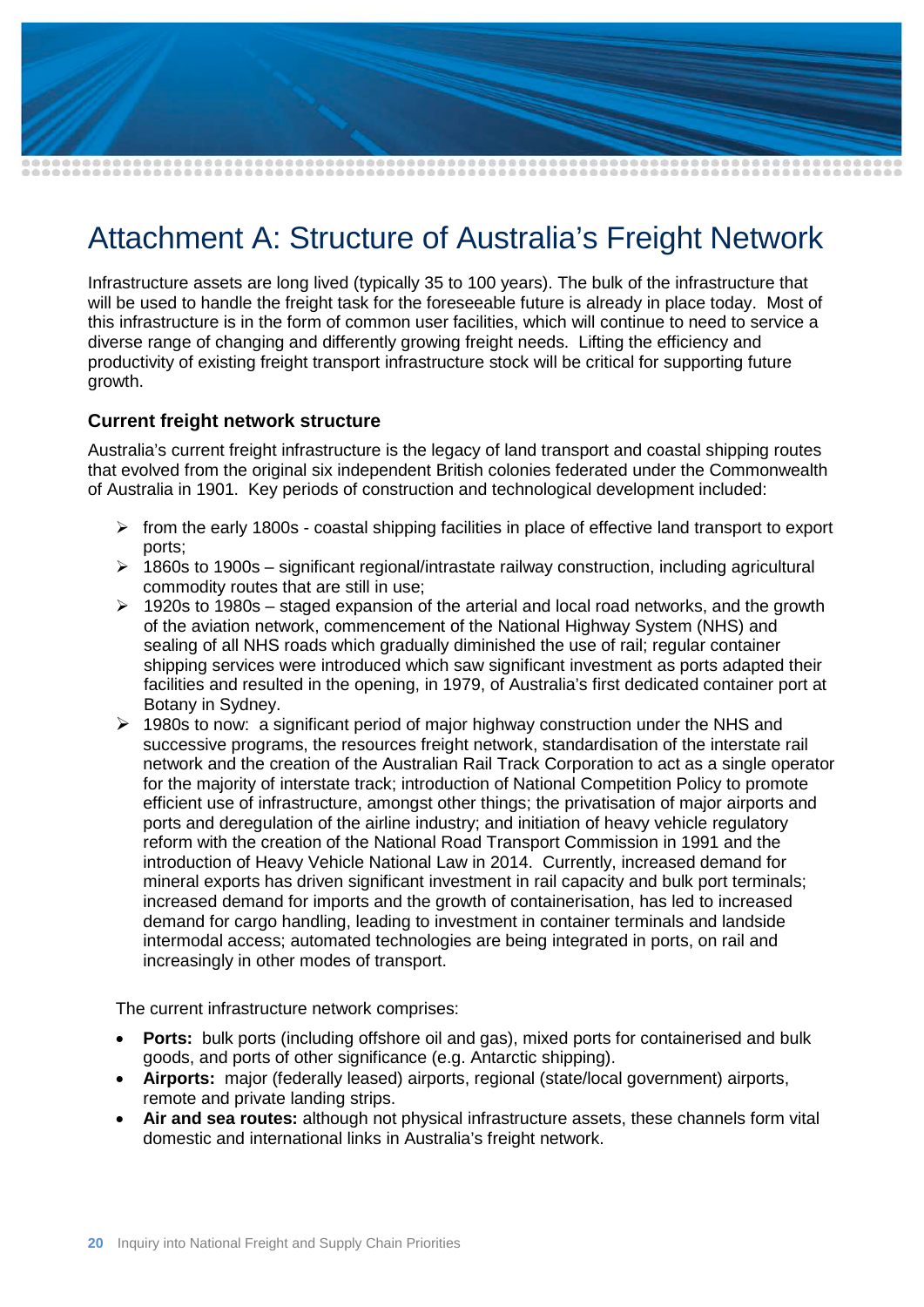

- **Roads:** Public roads Urban highways (including toll roads), non-urban highways, arterials, local roads; and private roads such as at ports, airports, intermodal terminals and industrial sites.
- **Rail:** Interstate, intrastate/resource (bulk goods), and metropolitan rail (mixed goods mostly shared with the passenger network but there are some dedicated freight rail lines).
- **Intermodal facilities:** precincts for the interchange of mixed freight between rail and road transport. These typically have warehousing and other value-adding features.

Among these are the nationally significant places for freight and the key freight routes, which were identified and first mapped by governments in 2014. The national key freight routes map is an evolving document, available online at:

[<http://maps.infrastructure.gov.au/KeyFreightRoute/index.html>](http://maps.infrastructure.gov.au/KeyFreightRoute/index.html).

-

A valuable consideration for users of each mode is ensuring the right commodity is on the right mode of transport at the right time, which highlights the value of freight forwarders and users using a multi-modal approach. Current projections of growth by modal type are provided below.



*Graph: Forecast Growth in the Australian Domestic Freight Task, by Mode of Transport*

<span id="page-22-0"></span><sup>29</sup> National Transport Commission (2016), *Who Moves What Where: Freight and Passenger Transport in Australia*, information paper, [https://www.ntc.gov.au/Media/Reports/\(D62E6EFC-36C7-48B1-66A7-DDEF3B04CCAE\).pdf](https://www.ntc.gov.au/Media/Reports/(D62E6EFC-36C7-48B1-66A7-DDEF3B04CCAE).pdf)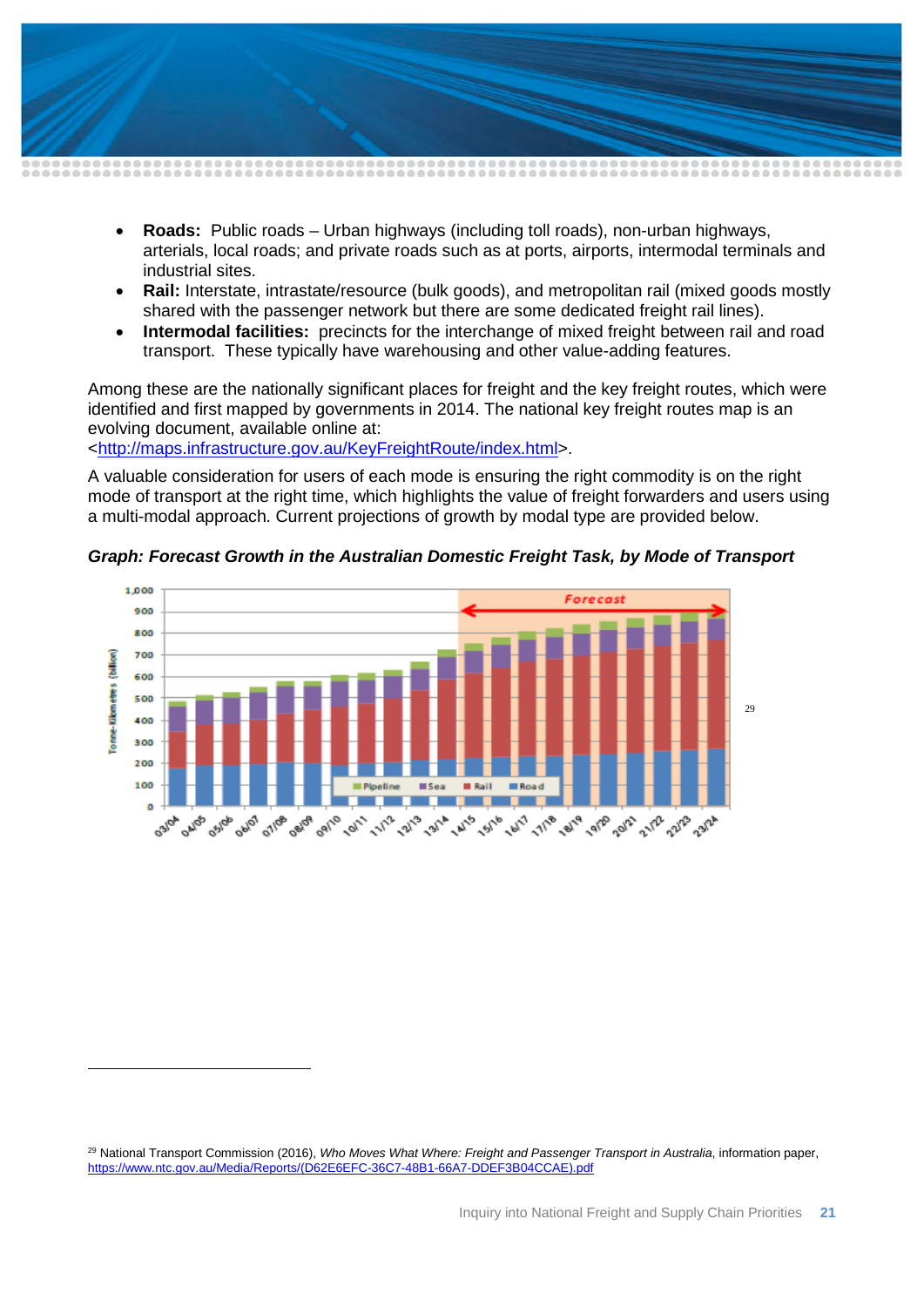

*Map: Why Ports are Important - Value of Australia's international sea freight by trading region of final destination/origin*



"Appendix B: Trading regions and country codes" shows the country composition of trading regions.<br>"PNG" stands for "Papua New Guinea". Note:

Source: ABS (2014).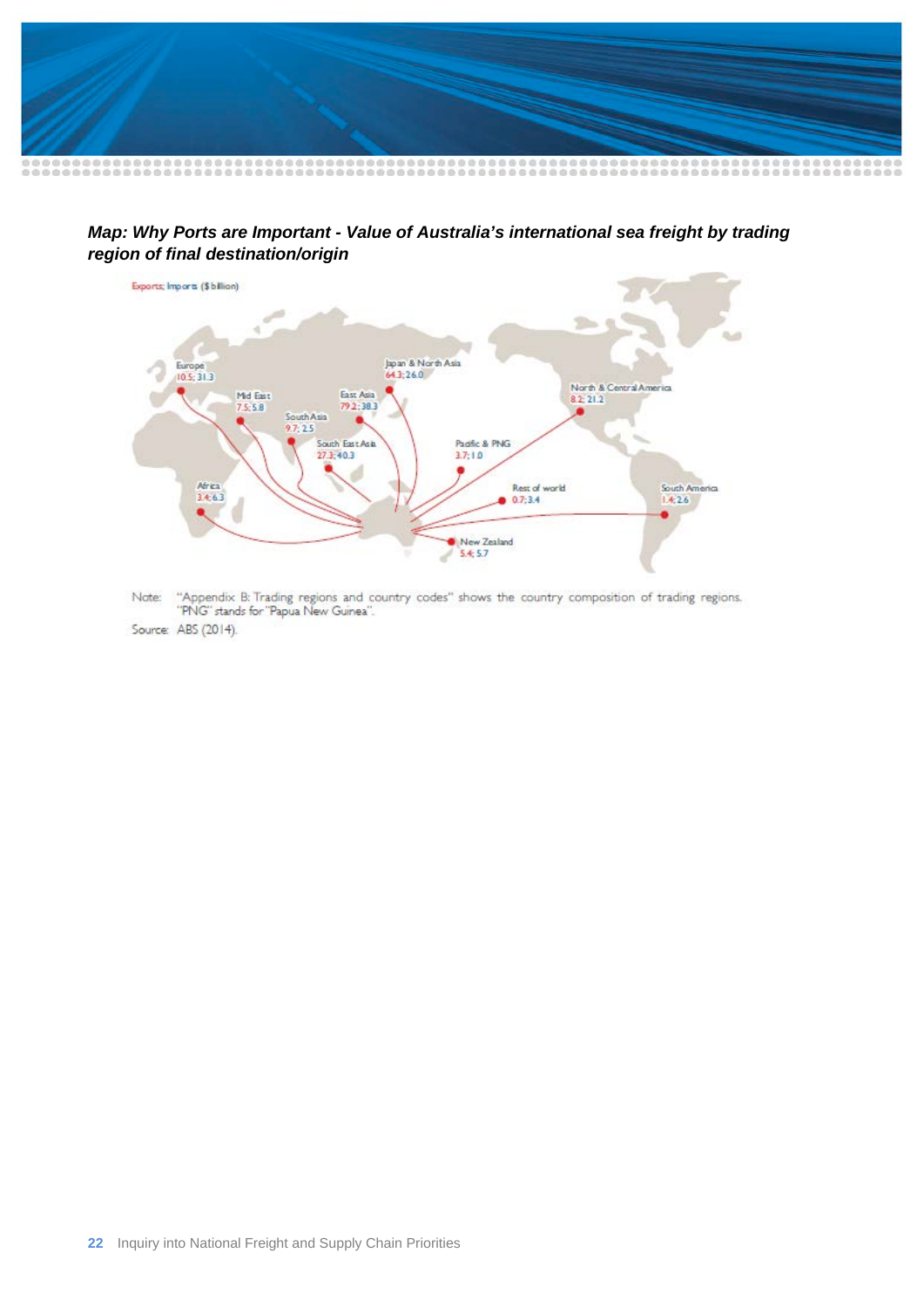

# <span id="page-24-0"></span>Attachment B: Inquiry Terms of Reference

#### **INQUIRY INTO NATIONAL FREIGHT AND SUPPLY CHAIN PRIORITIES**

#### **TERMS OF REFERENCE**

The Australian Government is seeking to improve freight and supply chain efficiency and capacity and to reduce the costs of transporting goods through our major national container ports, airports and intermodal terminals.

To achieve this the Government is undertaking an Inquiry into Australia's National Freight and Supply Chain Priorities. Identified priorities will inform the development of a long term (20 year) National Freight and Supply Chain Strategy through the COAG Transport and Infrastructure Council.

An Expert Panel will assist in the inquiry, by reviewing inquiry findings, providing advice on how Australia can best lift productivity and the efficiency of Australia's freight and supply chain infrastructure, and leading engagement with industry on the inquiry's objectives. The Expert Panel will be able to access specialist advice to complete its role throughout the inquiry process.

Productivity is the foundation for growth in Australian incomes and living standards. The freight and supply chain sector contributes to that growth as a service provider to Australian industries, communities and regions, and as the connection to international suppliers and consumers.

Australia's freight task is expected to grow by around 50 per cent over the next two decades. Australia's freight supply chains, including road, rail, shipping and air, need to continue adapting to meet the freight task.

When examining options for new and/or adaptive capacity to meet forecast freight growth, and possible productivity and efficiency improvements for freight and supply chain infrastructure, the inquiry will need to take into account a range of factors and possible interdependencies, including: urban, regional and investment planning; efficient markets; competition; innovation; connectivity; resilience; and safety. Industry has identified the following measures as important:

- preservation of transport corridors and protection of access corridors (including shipping channels) and freight precincts from encroachment which reduces efficiency and capacity of key national port, airport and intermodal terminal assets;
- integrated land use and transport planning to ensure adequate land transport and site capacity, including airport/port/intermodal terminal master planning;
- rail access to ports and intermodals;
- efficient pricing and competitive access arrangements for key infrastructure assets;
- efficient infrastructure investment planning;
- first and last mile issues;
- road and supply chain safety;
- better use of big and open data to maximise innovation opportunities;
- the key technology changes likely to enable further efficiency and safety improvements; and
- effective supply-chain performance data and measurement.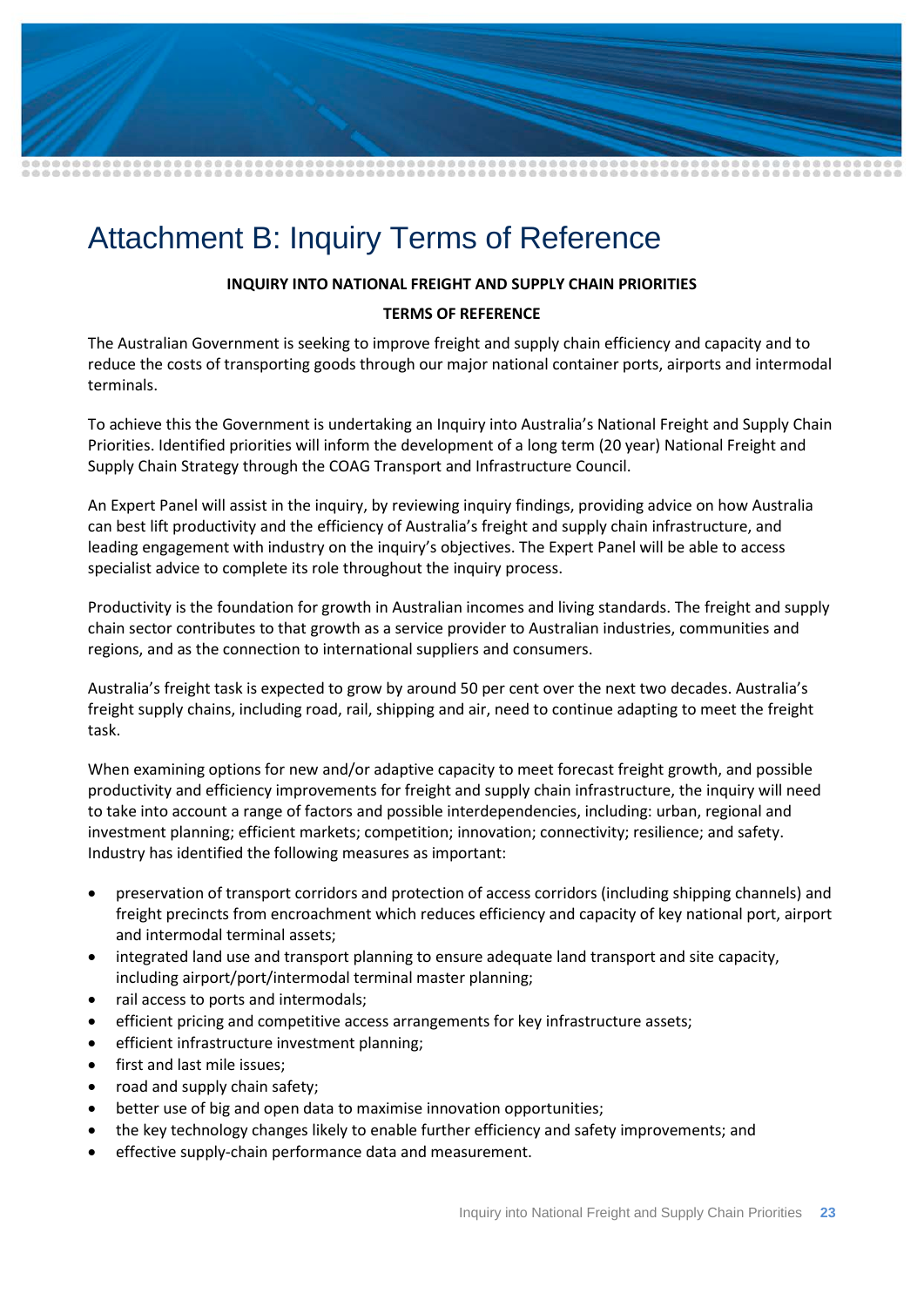

#### **Scope of the inquiry for a national freight and supply chain strategy**

Without limiting related matters, the inquiry and development of a national freight and supply chain strategy through consultation with industry will inform Transport and Infrastructure Council members, by:

- 1. Establishing the capacity of the key national ports, airports and intermodal terminals in comparison to international markets with similar characteristics, identifying trends occurring in the global supply chain and reviewing the adequacy of investment planning to efficiently meet forecast growth to keep Australia's position with its trading partners;
- 2. Determining the regulatory and investment barriers to improved efficiency and access to key national terminals, including road and rail corridors;
- 3. Establishing the opportunities for regulatory changes and targeted investment to lift the capacity of key supply chain nodes and improve efficiency of operations, including an analysis of the implications of the changing profile of ownership in large scale supply chain infrastructure such as ports and rail;
- 4. Identifying the costs and benefits of options at a national level to improve:
	- a. The efficient operation of our national supply chain system, including effective and transparent public performance measures for key national terminals; and
	- b. Broad first and last mile issues.
- 5. Providing options for scenario planning and predictions, where possible, related to the following areas:
	- a. Future developments across the supply chain e.g. distributed production and changes in technology;
	- b. Urban distribution and impacts of the movement of freight in urban areas due to population growth and changing consumer activities such as online shopping;
	- c. Decentralisation and redistribution of the population into regional centres;
	- d. Trade arrangements and the development of distribution systems in agriculture; and
	- e. Impacts on the supply chain following major climatic events.
- 6. Exploring opportunities to use big and open data and new digital technologies to improve the performance of our freight infrastructure; and
- 7. Identifying options and recommending regulatory changes and investment actions (public or private) that will benefit the economy over the next 20 years. Specifically through improved performance, productivity and efficiency of the freight and supply chain network and infrastructure.

The inquiry should have regard to any recent policy reviews commissioned by Australian governments relating to the productivity performance of Australia's transport infrastructure such as:

The current land transport market reform and work program;